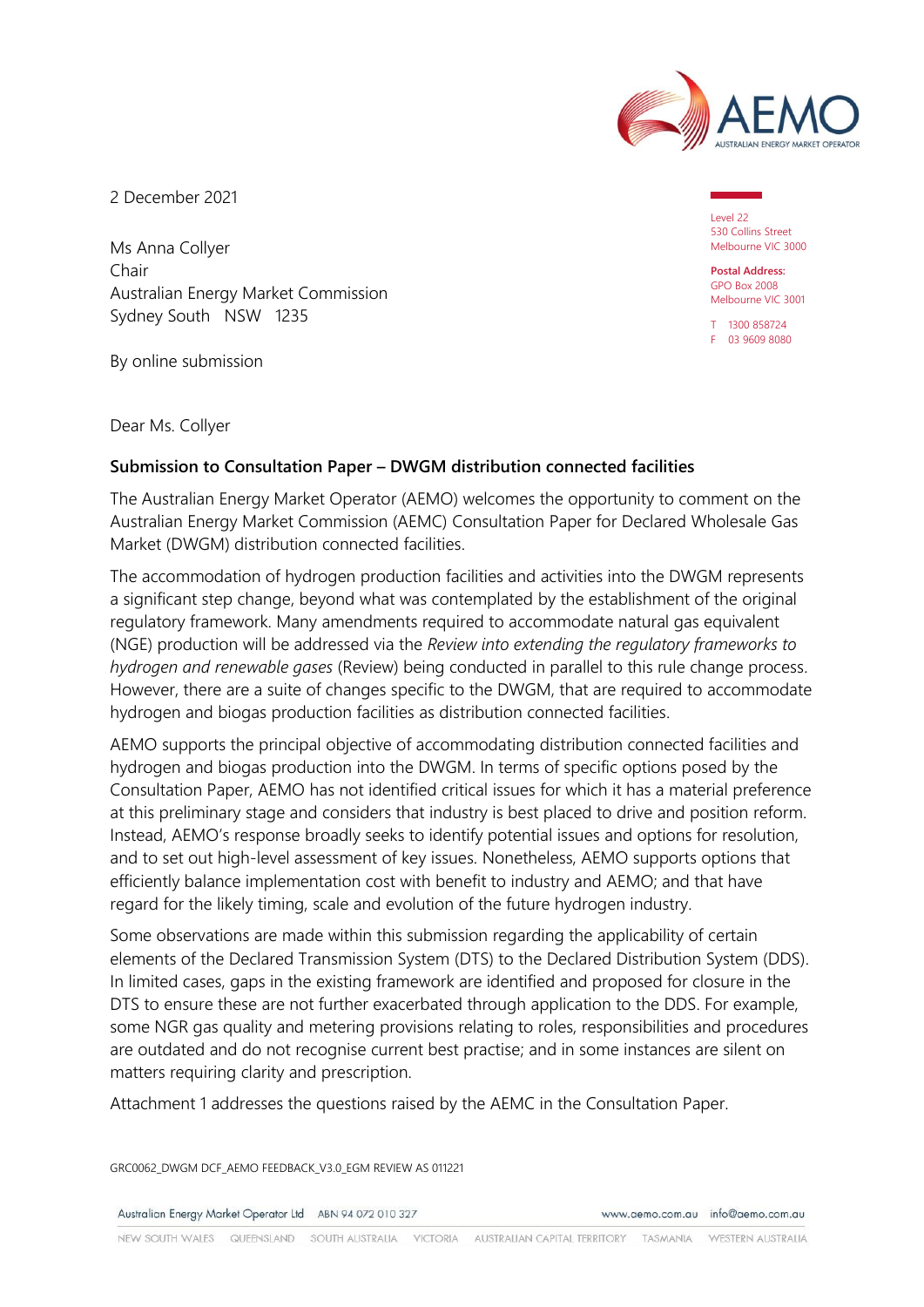AEMC consultation may reveal an appetite from participants for AEMO to provide new services in respect of the DDS, which may not be permitted under AEMO's statutory functions, prescribed under s91A of the National Gas Law (NGL). On the basis of issues identified to date, AEMO does not have an early preference for where additional responsibilities should lie and will be guided by industry and government positions. It is noted that any expansion of AEMO's role into distribution systems must come within AEMO's statutory functions under the NGL, so this must be considered if any additions or changes to AEMO's role are proposed.

If amendments to the NGL are proposed through this rule change process, these should be consolidated with NGL changes proposed through the Review. Alternatively, if the need for future changes is foreseen but not yet required, amendments to the NGL could provision for specified changes to be made to the NGR by the AEMC to expedite any future amendment.

AEMO will continue to work with the AEMC on this rule change and the Review. Should you wish to discuss any of the matters raised in this submission, please contact Kevin Ly, Group Manager Regulation at kevin.ly@aemo.com.au.

Yours sincerely

Violette Mouchaileh Executive General Manager - Reform Delivery

 $CC$ 

Attachments:

Attachment 1 – DWGM Distribution Connected Facilities AEMO Feedback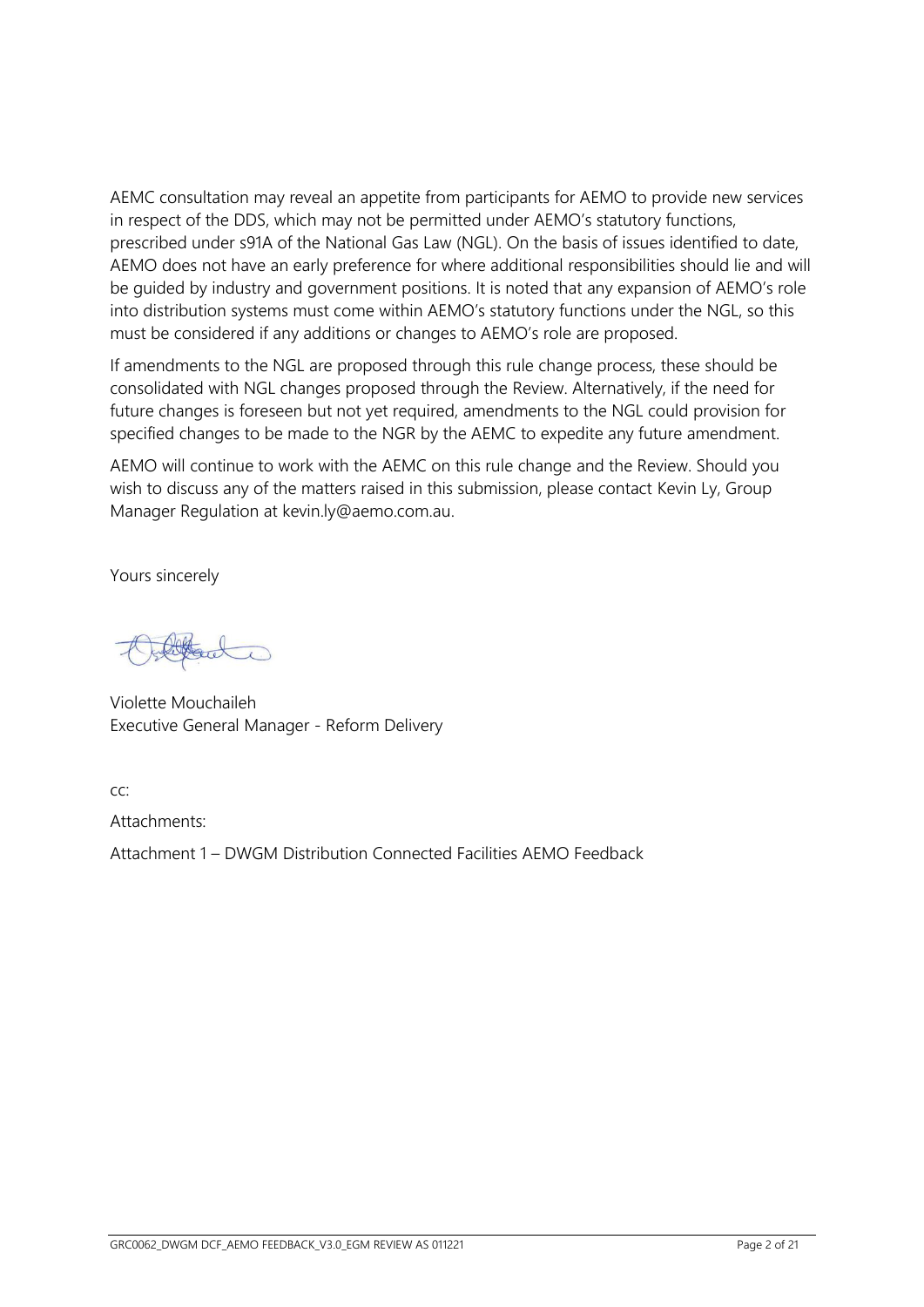# **Attachment 1 – DWGM DISTRIBUTION CONNECTED FACILITIES** AEMO FEEDBACK

### **SUBMITTER DETAILS**

| <b>ORGANISATION:</b> | <b>AEMO</b>                  |
|----------------------|------------------------------|
| <b>CONTACT NAME:</b> | Andrea Marinelli             |
| <b>EMAIL:</b>        | Andrea.marinelli@aemo.com.au |
| <b>PHONE:</b>        | 0400 520 794                 |
| <b>DATE</b>          | 2 December 2021              |

### **PROJECT DETAILS**

|                                             | <b>NAME OF RULE CHANGE:</b> DWGM distribution connected facilities |
|---------------------------------------------|--------------------------------------------------------------------|
| <b>PROJECT CODE:</b>                        | GRC0062                                                            |
| <b>PROPONENT:</b>                           | Victorian Minister for Energy, Environment and Climate Change      |
| <b>SUBMISSION DUE DATE:</b> 2 December 2021 |                                                                    |

## **CHAPTER 4** – ASSESSMENT FRAMEWORK

|                                            | 1. Is the proposed assessment framework appropriate Industry is best placed to provide feedback on the assessment framework. |
|--------------------------------------------|------------------------------------------------------------------------------------------------------------------------------|
| for considering the proponents rule change |                                                                                                                              |
| request?                                   |                                                                                                                              |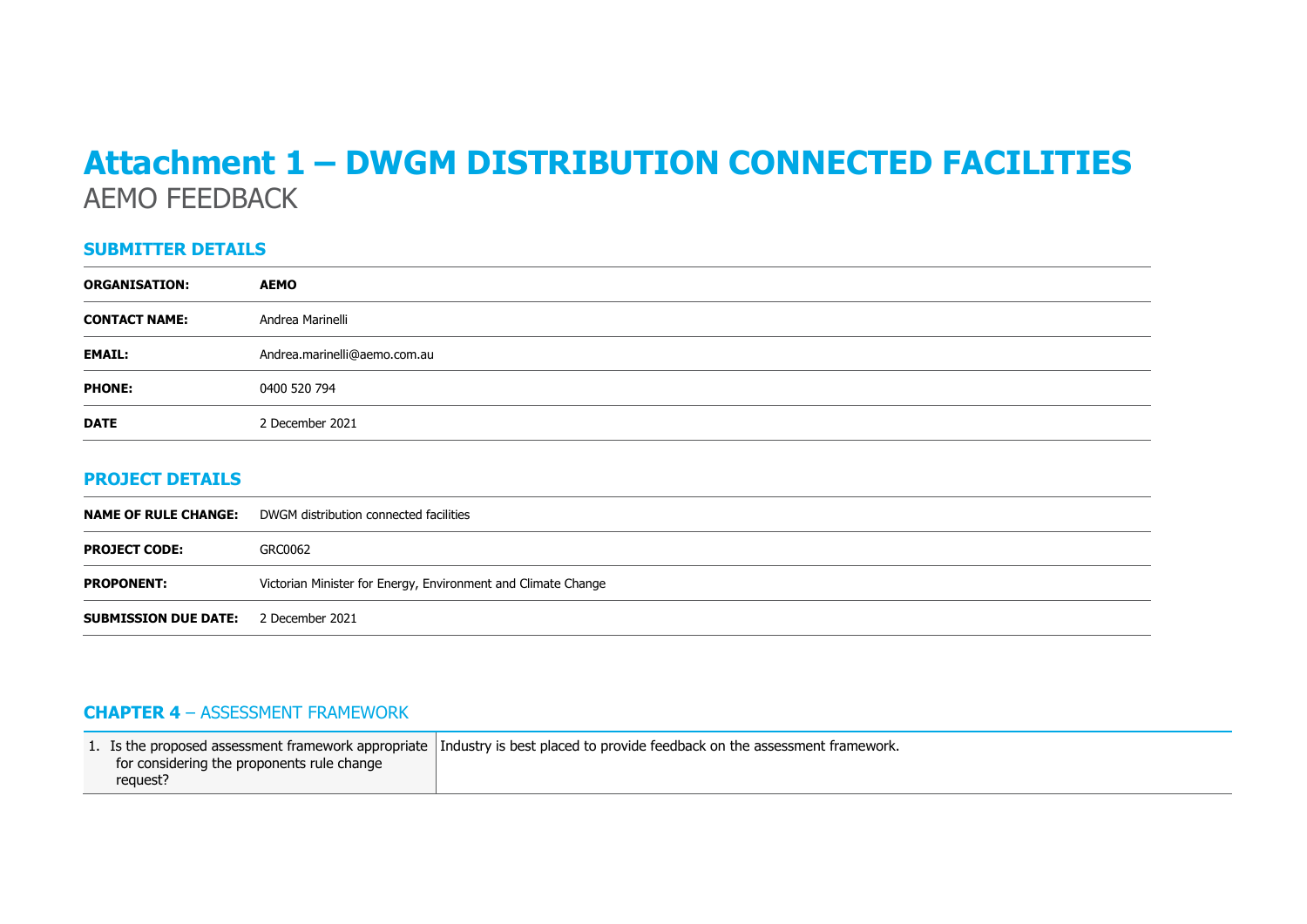| 2. Are there any other relevant considerations that<br>  As above.<br>should be included in the assessment framework? |
|-----------------------------------------------------------------------------------------------------------------------|
|-----------------------------------------------------------------------------------------------------------------------|

# **CHAPTER 6** – MARKET OPERATIONS

| <b>FACILITY REGISTRATION</b>                                                                    |                                                                                                                                                                                                                                                                                                                                                                                                                                                                                                                                                                                                                                                                                                                                     |  |
|-------------------------------------------------------------------------------------------------|-------------------------------------------------------------------------------------------------------------------------------------------------------------------------------------------------------------------------------------------------------------------------------------------------------------------------------------------------------------------------------------------------------------------------------------------------------------------------------------------------------------------------------------------------------------------------------------------------------------------------------------------------------------------------------------------------------------------------------------|--|
| 3. Should the existing definitions be expanded to<br>include distribution connected facilities? | At this stage, AEMO does not have a preference as to whether existing categories should be expanded or new categories<br>introduced. Specific new registration categories may be useful if distribution connected facilities (and their Registered<br>participants) are subject to different Rule requirements to their transmission connected counterparts so that they can be<br>readily differentiated.                                                                                                                                                                                                                                                                                                                          |  |
|                                                                                                 | For example, if distribution connected producers are required to register but are only subject to a subset of the Rules for<br>scheduling in the market then separate categories may be required so that it is clear which Rules (and Procedures) apply to<br>each type of producer. If the Rule requirements are largely the same for a producer irrespective of a facility's connection<br>location, then the existing registration categories would seem to be largely fit for purpose so long as they are extended to<br>cover participants involved in the production of natural gas equivalents (NGEs), which is proposed by the Review into<br>extending the regulatory frameworks to hydrogen and renewable gases (Review). |  |
|                                                                                                 | However, a question to resolve is whether facilities that are producing hydrogen and directly injecting into the system (with<br>blending occurring in the network or at another facility) should be captured as producers given that they are supplying energy<br>into the market. This is currently unclear given the definition of natural gas and the proposed NGL changes in the Review to<br>extend natural gas provisions to NGE.                                                                                                                                                                                                                                                                                            |  |
|                                                                                                 | A further issue that should be considered is how blending facilities and their operators are registered. It is possible in the future<br>that multiple Constituent Gas (CG) production facilities could sit behind a single common blending facility that injects NGE into<br>the market. As the Consultation Paper notes, blending facilities would also withdraw natural gas to create a NGE and so differ<br>from the current concept of a natural gas producer. There is potential that both the blending facility and the CG production<br>facilities (and their associated participants) will need to be included in the registration framework if they are required to<br>participate in the market.                         |  |
|                                                                                                 | Further discussion regarding the application of NGR definitions to new production facility types and commercial arrangements<br>is covered by AEMO's response the Review Consultation Paper.                                                                                                                                                                                                                                                                                                                                                                                                                                                                                                                                        |  |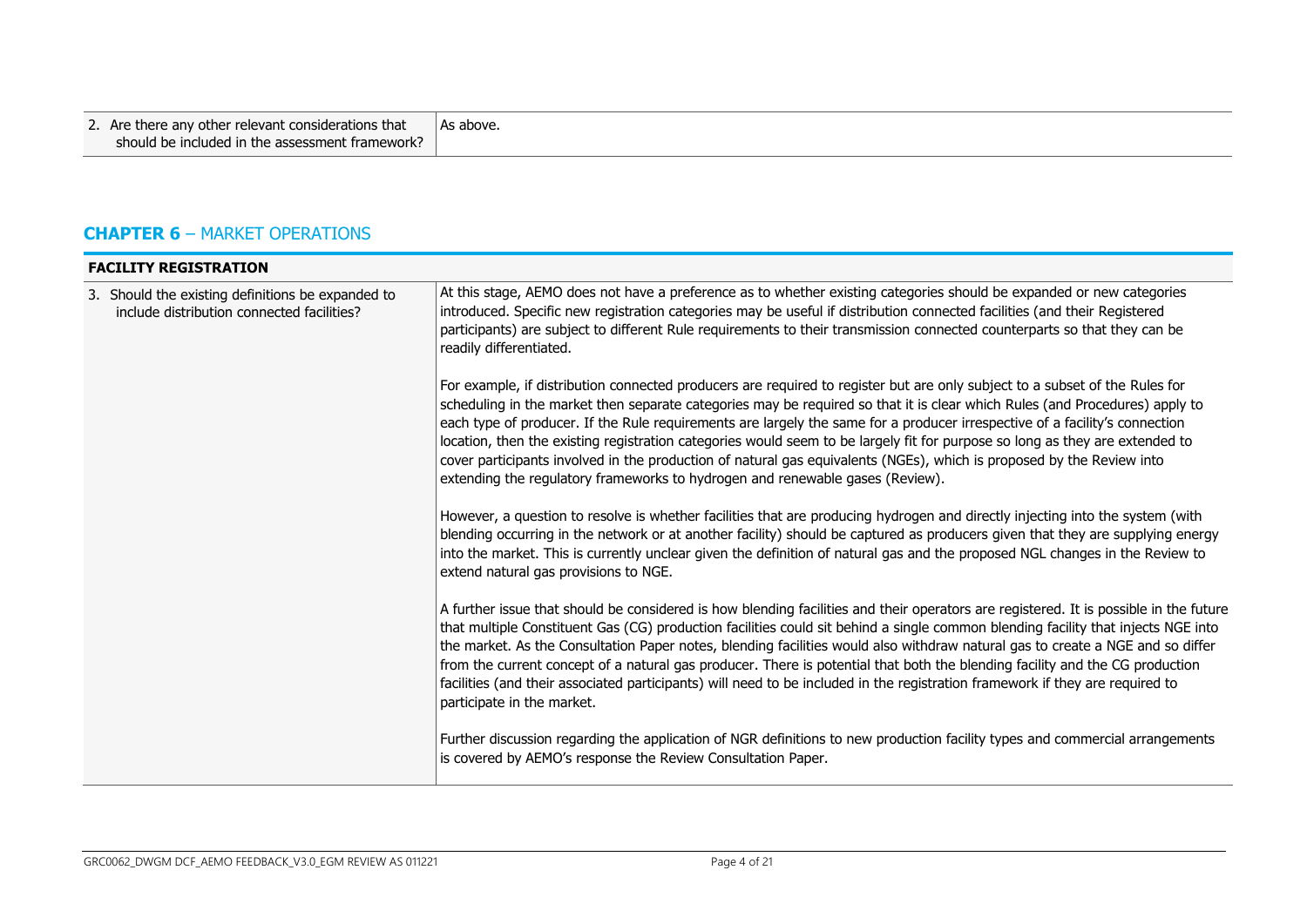| 4. Alternatively, should a new participant category be<br>introduced to account for distribution connected<br>facilities?    | See previous response.                                                                                                                                                                                                                                                                                                                                                                                                                                                                                                                                                                                                                                                                                                                                                                                   |
|------------------------------------------------------------------------------------------------------------------------------|----------------------------------------------------------------------------------------------------------------------------------------------------------------------------------------------------------------------------------------------------------------------------------------------------------------------------------------------------------------------------------------------------------------------------------------------------------------------------------------------------------------------------------------------------------------------------------------------------------------------------------------------------------------------------------------------------------------------------------------------------------------------------------------------------------|
| REQUIREMENT TO SUBMIT BIDS AND GAS SCHEDULING                                                                                |                                                                                                                                                                                                                                                                                                                                                                                                                                                                                                                                                                                                                                                                                                                                                                                                          |
| 5. Should all bidding rules be updated to allow<br>distribution connected facilities to bid into the<br>market? If not, why? | If DWGM coverage is expanded to include distribution connected facilities, energy that is injected or withdrawn from the<br>market will need to be accounted for in some way for settlement purposes. AEMO considers that at a high-level, there are at<br>least two options. As the options are yet to be fully defined, AEMO is unable to undertake a full impact assessment at this<br>point, however preliminary views are provided below.                                                                                                                                                                                                                                                                                                                                                           |
|                                                                                                                              | Response to questions 7 and 12 also relate to scheduling.                                                                                                                                                                                                                                                                                                                                                                                                                                                                                                                                                                                                                                                                                                                                                |
|                                                                                                                              | Option one: distribution connected facilities are included for bidding<br>Under this option, a distribution connected injection facility would be scheduled in the same manner as a transmission<br>connected facility. Participants would be required to submit bids to the market for any volume of gas that they intend to flow<br>through the DWGM and the facilities would be scheduled accordingly. It is assumed that the same set of scheduling and<br>bidding Rules would apply to these facilities and therefore existing Procedures and systems could be largely extended to cover<br>the new facilities without significant change. AEMO has not identified the need for any bespoke bidding requirements at this<br>stage however this will require further consultation with participants. |
|                                                                                                                              | <b>Pros</b><br>Relatively simple to implement on the assumption that existing functionality can be extended to distribution connected<br>facilities.<br>Participants will be able to leverage the DWGM for portfolio/risk management.<br>Injection bids at these facilities will be published and provide market transparency.<br>$\bullet$<br>Cons<br>Mandatory market participation for facilities and participants may lead to potential operational/administrative burden.<br>May not be proportionate in terms of overhead for very small facilities to submit bids.                                                                                                                                                                                                                                |
|                                                                                                                              | Option two: distribution connected facilities are excluded from bidding<br>Under this option, distribution connected facilities and the participants injecting gas from these facilities would not directly<br>participate in the market. The facilities would not be scheduled in the DWGM and participants would not need to submit bids.<br>DWGM wholesale market settlement would continue to only be for amounts that are withdrawn from a DTS custody transfer<br>meter (CTM) with injections from distribution connected facilities and their associated withdrawals excluded from wholesale<br>market settlement.                                                                                                                                                                                |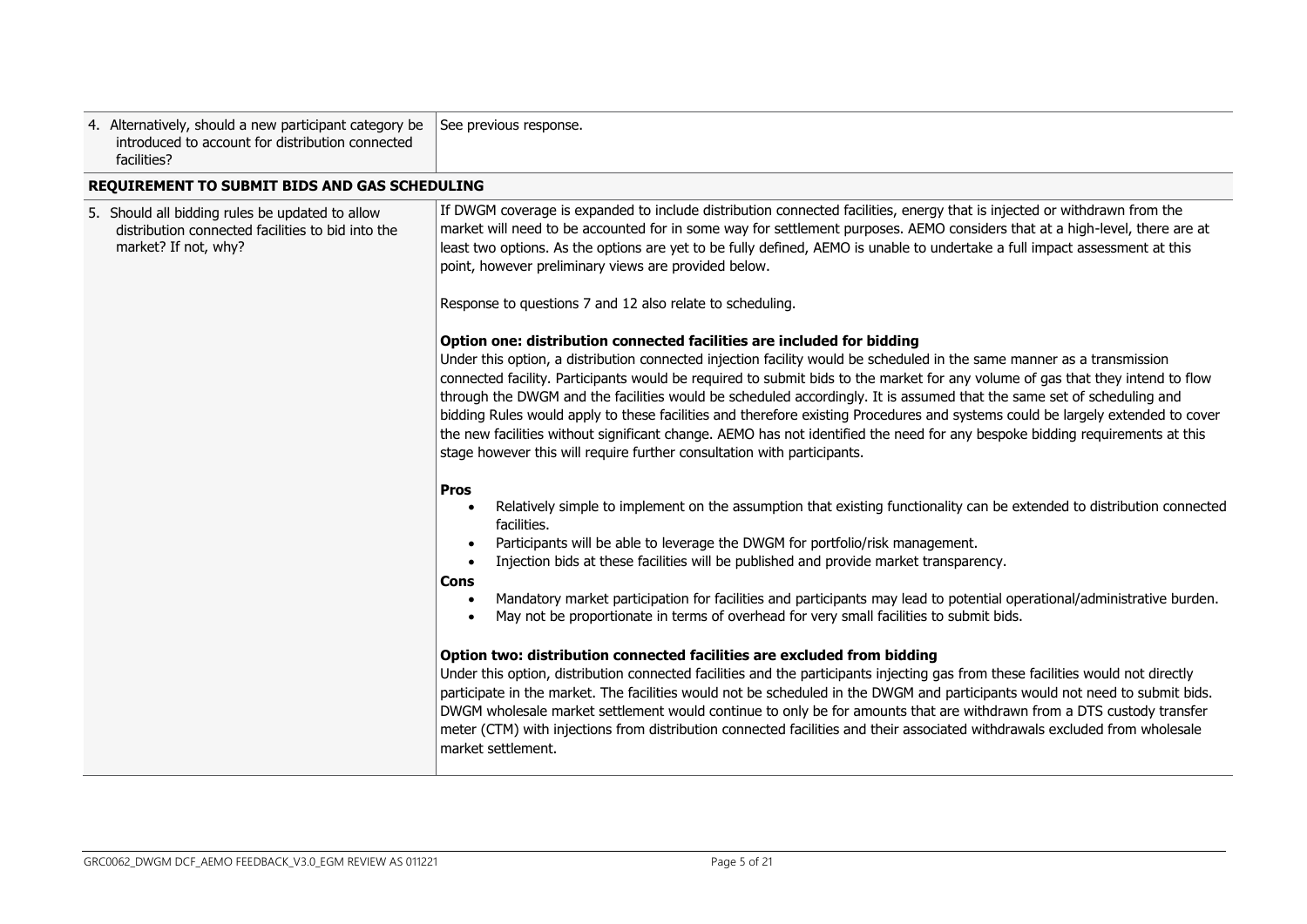|                                                                                                                                         | To facilitate this option, adjustments to DWGM wholesale and retail settlement would be required to account for any quantities<br>of gas injected by a distribution connected facility. A change is likely to be required as the current allocation process only<br>contemplates withdrawals from the DTS into a declared distribution system (DDS) and assumes that this withdrawal is the only<br>supply source for demand.<br>AEMO expects that retail allocations would need to be updated to determine the share of withdrawals from the DTS versus<br>injections into a DDS from directly connected facilities with these quantities allocated to the appropriate participants and<br>settled accordingly. Other market processes may also need to be modified to account for quantities in a DDS not injected from<br>the DTS e.g. the distribution UAFG process.<br>An alternative approach could be to include amounts injected by a distribution connected facility in the wholesale market and<br>settle any quantities at relevant market price without requiring the facilities to bid. For example, by treating any injections of<br>gas as a deviation with participants being price takers at the next schedule's price. This approach would still require data<br>exchanges between distribution connected facilities and AEMO systems and may not be appropriate if these facilities make up<br>a significant share of supply. |
|-----------------------------------------------------------------------------------------------------------------------------------------|--------------------------------------------------------------------------------------------------------------------------------------------------------------------------------------------------------------------------------------------------------------------------------------------------------------------------------------------------------------------------------------------------------------------------------------------------------------------------------------------------------------------------------------------------------------------------------------------------------------------------------------------------------------------------------------------------------------------------------------------------------------------------------------------------------------------------------------------------------------------------------------------------------------------------------------------------------------------------------------------------------------------------------------------------------------------------------------------------------------------------------------------------------------------------------------------------------------------------------------------------------------------------------------------------------------------------------------------------------------------------------------------------------------------------------------------------|
|                                                                                                                                         | <b>Pros</b><br>Possibly minimises participation "burden" for distribution connected facilities.<br>No need to submit bids for quantities of distribution injections.<br>May be more practical while distribution connected facilities remain a small share of supply.<br>Participants injecting at these facilities are not exposed to DWGM risk under an option where injected amounts are<br>removed from market settlement (potentially also a con).<br><b>Cons</b>                                                                                                                                                                                                                                                                                                                                                                                                                                                                                                                                                                                                                                                                                                                                                                                                                                                                                                                                                                           |
|                                                                                                                                         | Retail and wholesale allocations will need to be adjusted to reflect distribution-level injections and the systems do not<br>currently cater for this. Therefore, system implementation is likely to be more complex than the bidding option.<br>Further assessment is required for AEMO to understand the impacts of this option on its systems.<br>If there is a long-term view that these facilities should participate in the market then it may be undesirable to invest in<br>$\bullet$<br>developing this option in the short-term.<br>Participants operating at these facilities are not able to directly participate in the DWGM e.g. to sell gas into the<br>market / manage their portfolios.<br>Limited market transparency for distributed connected facilities.<br>Not a scalable option if distribution connected facilities produce a significant share of supply.                                                                                                                                                                                                                                                                                                                                                                                                                                                                                                                                                               |
| 6. Should all scheduling rules be updated to allow<br>injections into the declared distribution system to<br>be scheduled? If not, why? | See previous answer.                                                                                                                                                                                                                                                                                                                                                                                                                                                                                                                                                                                                                                                                                                                                                                                                                                                                                                                                                                                                                                                                                                                                                                                                                                                                                                                                                                                                                             |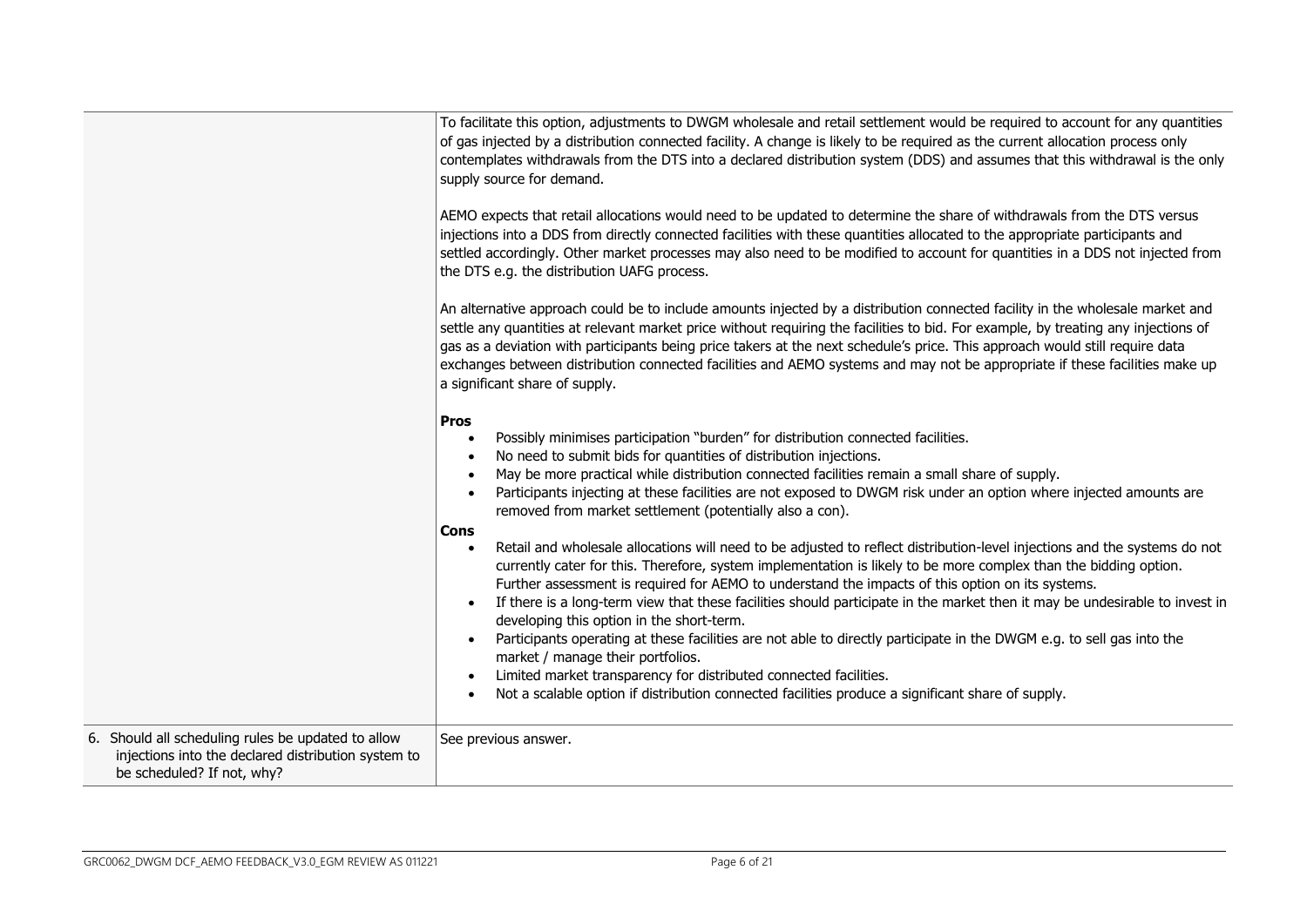#### **DEMAND FORECAST** 7. Should the demand forecast definition be amended to include all gas consumed from distribution and transmission systems within a declared system? This will depend on whether distribution connected facilities are scheduled in the DWGM or not. • If distribution connected facilities are scheduled, then the definition of demand should be changed to include consumption supplied from these facilities so that injections balance withdrawals. • If the facilities are excluded from scheduling and allocations are managed outside of the market, then the definition of demand would remain as the gas withdrawn from the DTS. In this case while the definition would not change, the retailers would then need to change their demand forecasting methodology to be all demand minus the demand supplied from these distribution connected facilities. If the number of these facilities increases, the lack of transparency could create system security risks without being accurately forecast and AEMO would likely require site specific demand forecasts from the retailers from each of these locations per NGR208(2). The other consideration for demand forecasting is how this will impact on blending constraints. Hydrogen facilities will have blending limits therefore the amount of hydrogen which can be physically injected will depend on the consumption within that given network. Who and how this locational demand forecast is generated also needs to be considered to ensure an accurate scheduling constraint can be generated. 8. If not, is there an alternative solution that would maintain the existing NGR gas demand forecast definition? See response to question 5. **DETERMINATION OF MARKET PRICE** 9. Should distribution connected facilities' constraints be treated consistently with transmission injection facilities and excluded from the pricing schedule? If not, why? **Managing constraints** This question is only relevant if distribution connected facilities are included in the wholesale market. The constraint scenarios that would be likely to apply to a distribution connected facility include: 1. A facility-level constraint affecting the ability of the facility to inject into the market. 2. A distribution constraint related to the capacity of the distribution network. 3. A blending constraint required to ensure that gas in the distribution network remains within gas quality specification limits. The first scenario is analogous to a supply demand point constraint in the current market. In the existing market, these constraints are applied to facilities that are external to the transmission system e.g. Longford Gas Plant and the constraints are therefore applied to both the pricing schedule and operating schedule. The same approach could be adopted for distribution connected facilities. For example, if a distribution connected facility has an operational issue that affects its injection capacity, the facility operator could communicate the constraint to AEMO. AEMO would apply the constraint to that facility's injection meter in both schedules. The second and third scenarios refer to constraints that occur on a distribution system. As distribution system flows will not be scheduled by the market and participants have limited ability to respond to distribution constraints through the DWGM, it may be simplest to apply this type of constraint to both schedules - similar to how an 'external' constraint is currently managed in the DWGM including how facility flows are limited by their accreditation and their operating agreement with AEMO.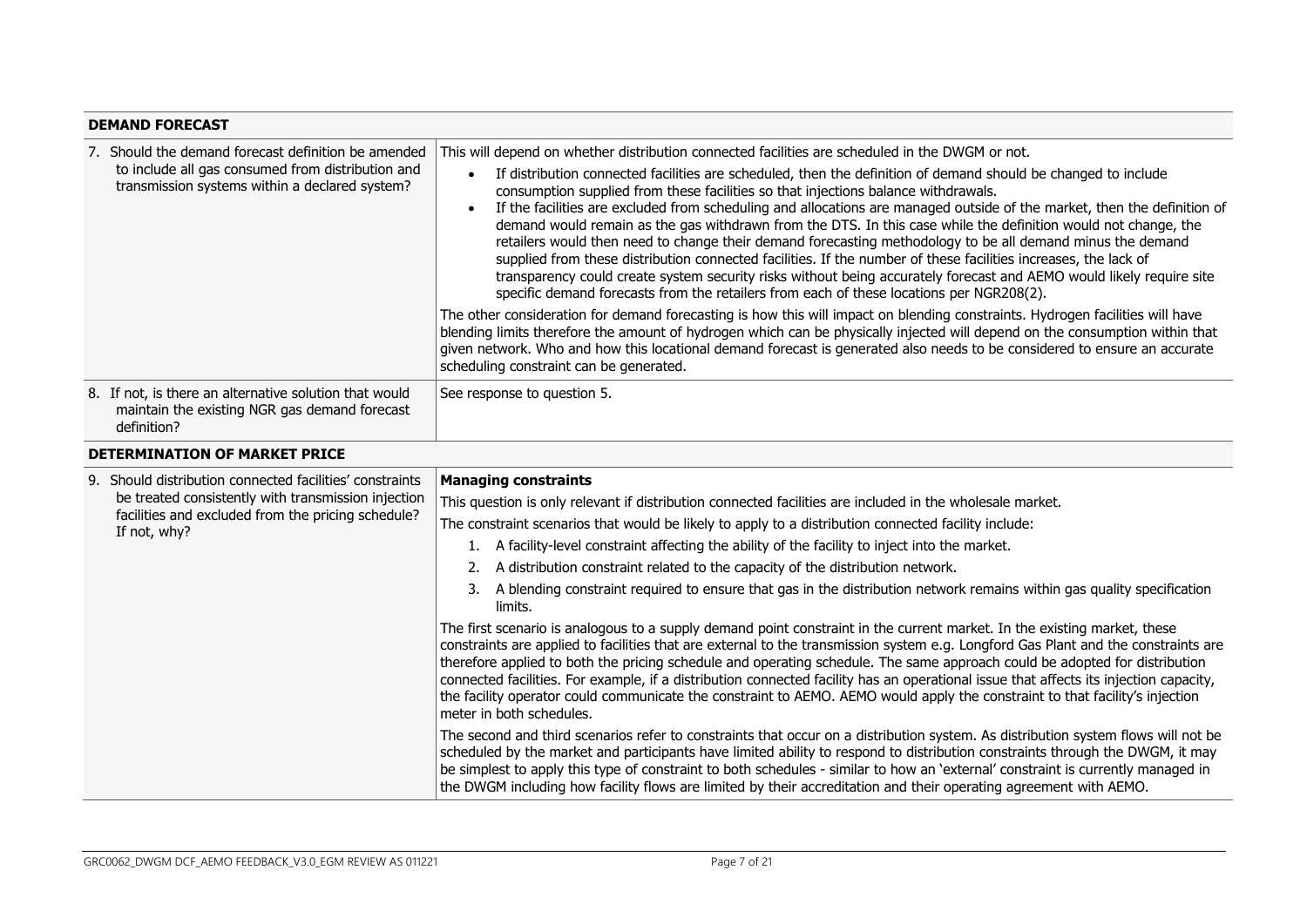| Alternatively, if these constraints are only applied to the operating schedule, then they would potentially create uplift charges<br>and ancillary payments if higher priced injections are scheduled in the OS to offset a reduction in injections caused by a<br>distribution level constraint. However, as uplift is not locational it is not clear that this would provide a meaningful signal that<br>participants could respond to in an efficient manner.                                                                                                                                                                                                                                      |
|-------------------------------------------------------------------------------------------------------------------------------------------------------------------------------------------------------------------------------------------------------------------------------------------------------------------------------------------------------------------------------------------------------------------------------------------------------------------------------------------------------------------------------------------------------------------------------------------------------------------------------------------------------------------------------------------------------|
| In general, AEMO considers that the Rules could provide the high-level framework for constraints including Rules around<br>information flow with Gas Scheduling Procedures used to specify the constraint scenarios and how the constraints are applied<br>to the schedules.                                                                                                                                                                                                                                                                                                                                                                                                                          |
|                                                                                                                                                                                                                                                                                                                                                                                                                                                                                                                                                                                                                                                                                                       |
| As it is not proposed that flows in individual distribution systems will be scheduled by the market, distributors would need to<br>manage constraints on a distribution connected supply source within their own networks. Where appropriate, distributors<br>would need to provide constraint information to AEMO if distribution connected facilities are scheduled in the market.                                                                                                                                                                                                                                                                                                                  |
| See response to question 9.                                                                                                                                                                                                                                                                                                                                                                                                                                                                                                                                                                                                                                                                           |
|                                                                                                                                                                                                                                                                                                                                                                                                                                                                                                                                                                                                                                                                                                       |
| An important issue to resolve is the party that is responsible for communicating the constraint to AEMO. The constraint would<br>not need to be applied to the distribution network itself but rather AEMO would need to understand the impact on net<br>injections by the distribution connected facility into the network so that this can be reflected in the schedules. The Rules could<br>create a head of power for a new constraint type, including coverage for information with the Procedures providing detail on<br>how the constraint is managed and applied.                                                                                                                             |
|                                                                                                                                                                                                                                                                                                                                                                                                                                                                                                                                                                                                                                                                                                       |
| AEMO considers that industry is best placed to comment on whether capacity certificates are required at these facilities to<br>manage market risk.                                                                                                                                                                                                                                                                                                                                                                                                                                                                                                                                                    |
| Significant modelling is yet to be completed; however, preliminary modelling indicates that distribution networks could be<br>incorporated into the zonal model relatively easily in most regions. For example, the Hyp Murry Valley project in Albury<br>Wodonga could be incorporated into the proposed Northern zone as this distribution supply effectively impacts the transmission<br>network as a reduced locational demand. Therefore, a DTS injection at Culcairn, or an Albury Wodonga distribution network<br>injection, are comparable supplies within the Northern Zone, and injections into the Albury Wodonga network would reduce the<br>injection capacity into the DTS at Culcairn. |
| distribution connected facilities that is managed by                                                                                                                                                                                                                                                                                                                                                                                                                                                                                                                                                                                                                                                  |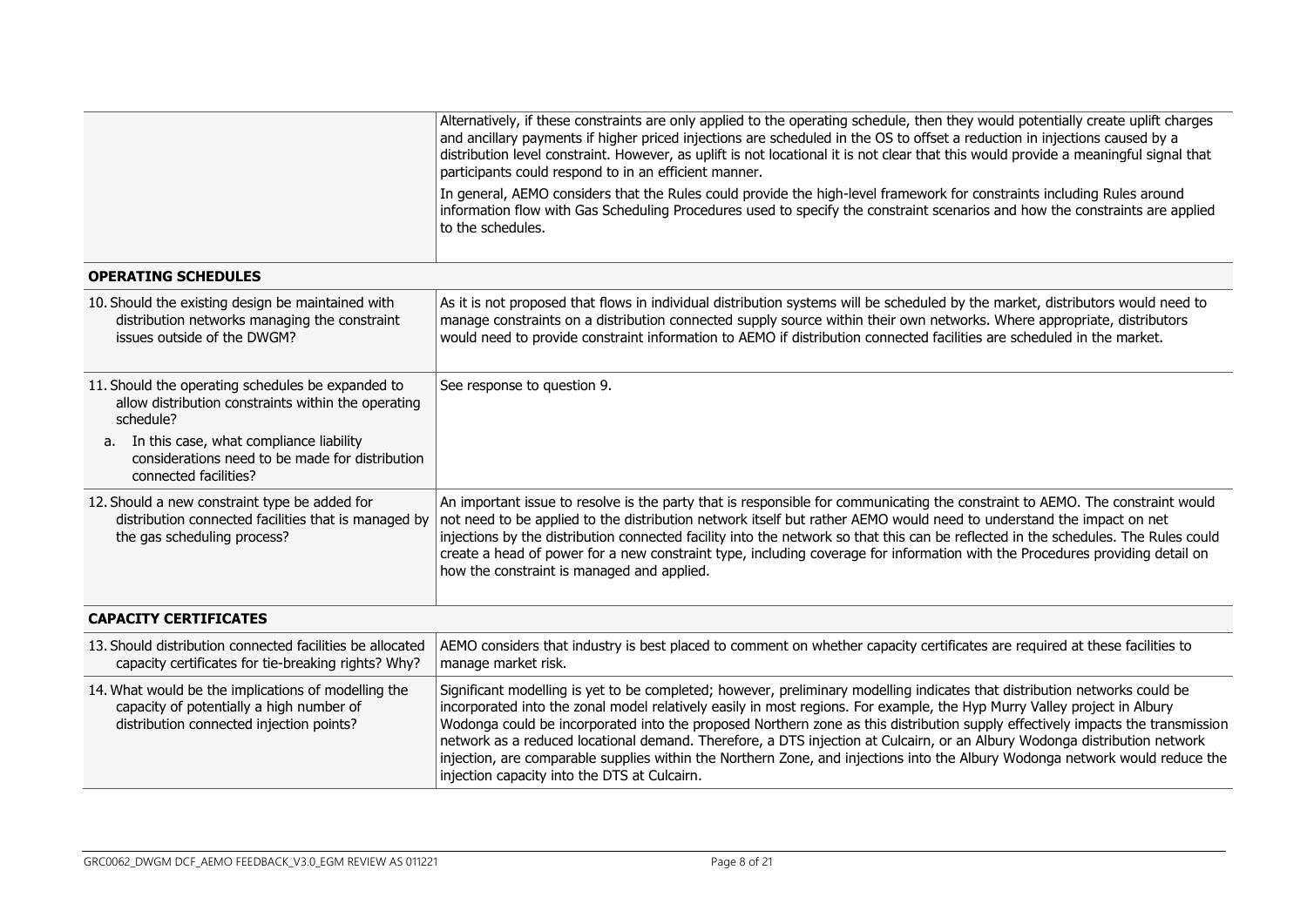# **CHAPTER 7** – MARKET OUTCOMES

| <b>TITLE, CUSTODY AND RISK</b>                                                                                                                    |                                                                                                                                                                                                                                                                                                                                                                                                                                                                                                                                                                                                                                                                                                                                                                                                                                           |  |
|---------------------------------------------------------------------------------------------------------------------------------------------------|-------------------------------------------------------------------------------------------------------------------------------------------------------------------------------------------------------------------------------------------------------------------------------------------------------------------------------------------------------------------------------------------------------------------------------------------------------------------------------------------------------------------------------------------------------------------------------------------------------------------------------------------------------------------------------------------------------------------------------------------------------------------------------------------------------------------------------------------|--|
| 15. Do the rules need to be changed to manage the<br>title of injections within the distribution system?                                          | The gas ownership and title provisions in the NGR and NGL do not appear to be adequate as they only cater for title transfer at<br>the interconnection of the DTS and a distribution system, where title is transferred to the market participant withdrawing gas<br>at a system withdrawal point. Under the current definitions, the arrangements would not cover distribution connected facilities<br>without amendment. AEMO understands that the Review is also considering this matter. Changes in the NGR and NGL will have<br>impacts for the Wholesale Gas Market Ownership Rules (an AEMO Procedure). AEMO therefore requests to provide feedback<br>into this work as the rule change progresses.<br>The interactions between establishing and transferring title and retail and wholesale market mechanisms (e.g. allocations) |  |
|                                                                                                                                                   | needs further investigation as the options are developed.                                                                                                                                                                                                                                                                                                                                                                                                                                                                                                                                                                                                                                                                                                                                                                                 |  |
| 16. Do the rules need to contemplate the co-mingling<br>of gas within a distribution system? If not, why?                                         | The current Rules allow AEMO to comingle gas in the DTS. Distributors are best placed to comment on whether equivalent<br>Rules are required for distribution systems or whether existing arrangements are adequate.                                                                                                                                                                                                                                                                                                                                                                                                                                                                                                                                                                                                                      |  |
| PARTICIPANT COMPENSATION FUND                                                                                                                     |                                                                                                                                                                                                                                                                                                                                                                                                                                                                                                                                                                                                                                                                                                                                                                                                                                           |  |
| 17. Should the participant compensation fund cost<br>recovery mechanism be expanded to include<br>distribution connected facilities? If not, why? | If distribution connected facilities are included in the market (i.e. scheduled) then the participant compensation fund should be<br>expanded to include distribution connected facilities to ensure participants injecting at these facilities are eligible.                                                                                                                                                                                                                                                                                                                                                                                                                                                                                                                                                                             |  |
| ALLOCATIONS AND DETERMINATION OF FEES PAYABLE                                                                                                     |                                                                                                                                                                                                                                                                                                                                                                                                                                                                                                                                                                                                                                                                                                                                                                                                                                           |  |
| 18. Should the definition of what gas can be allocated<br>be expanded to include gas supplied by<br>distribution connected facilities?            | If distribution connected facilities are included in the market, then the definition of what gas can be allocated should be<br>expanded so that market fees apply equally.                                                                                                                                                                                                                                                                                                                                                                                                                                                                                                                                                                                                                                                                |  |
|                                                                                                                                                   | If distribution connected facilities are outside of the market a fee framework may still need to be considered. Although these<br>facilities would not directly participate in the market, costs associated with settlement and retail systems changes will need to<br>be recovered from participants on an equitable and cost-reflective basis.                                                                                                                                                                                                                                                                                                                                                                                                                                                                                          |  |
| 19. Are there other alternative solutions that would be<br>more effective?                                                                        | No comment.                                                                                                                                                                                                                                                                                                                                                                                                                                                                                                                                                                                                                                                                                                                                                                                                                               |  |
| <b>DEFAULT NOTICES AND MARKET SUSPENSION</b>                                                                                                      |                                                                                                                                                                                                                                                                                                                                                                                                                                                                                                                                                                                                                                                                                                                                                                                                                                           |  |
| 20. Should the rules be expanded to include<br>distribution connected facilities for default notices?<br>If not, why?                             | If the facilities are scheduled then these rules should be expanded, if not then they could be excluded as they will not have<br>market exposure.                                                                                                                                                                                                                                                                                                                                                                                                                                                                                                                                                                                                                                                                                         |  |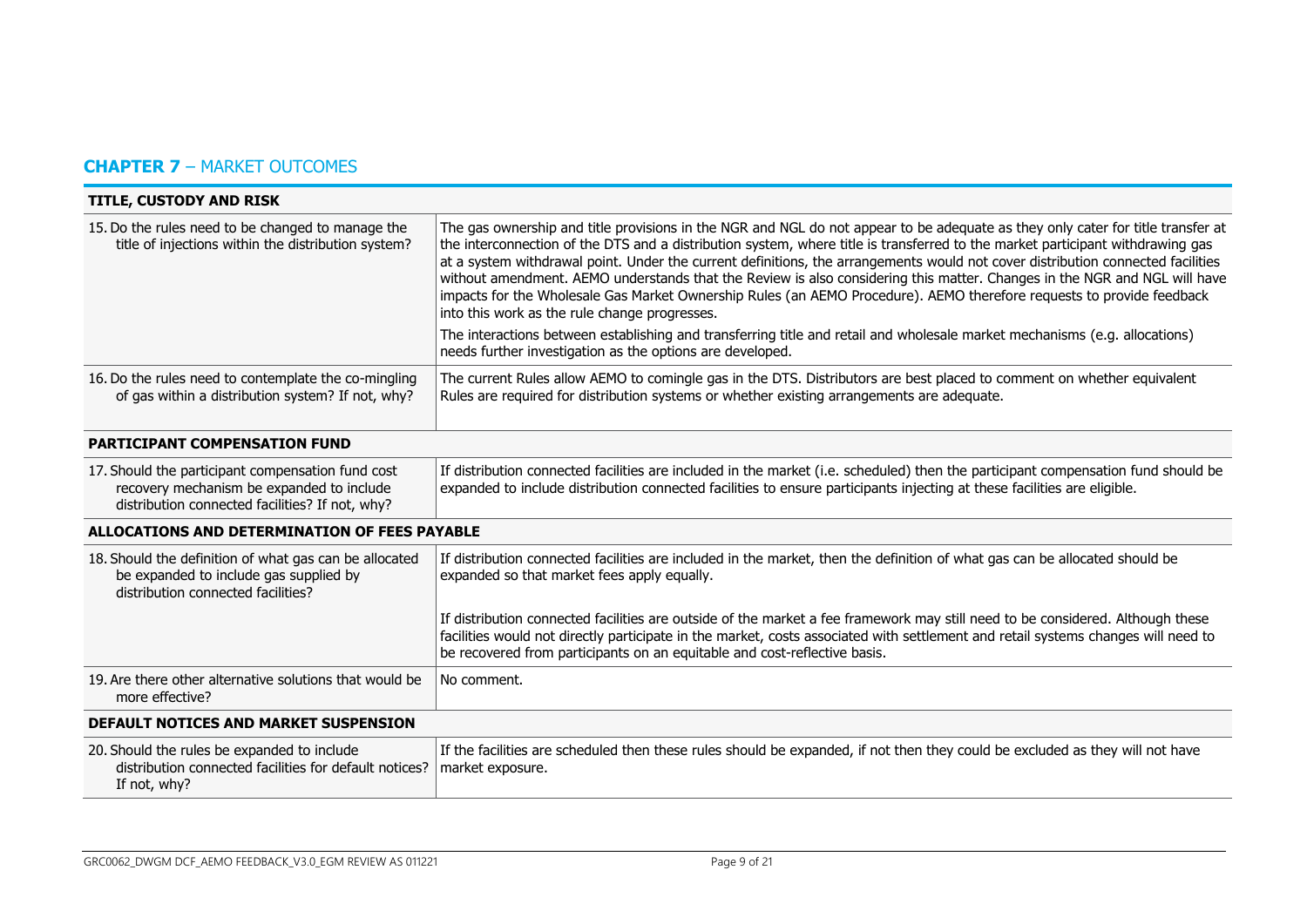| 21. Should the rules be expanded to include  | See previous response. |
|----------------------------------------------|------------------------|
| distribution connected facilities for market |                        |
| suspension? If not, why?                     |                        |

## **CHAPTER 8** – SYSTEM OPERATIONS

| APPLICATION OF THE CONNECTIONS FRAMEWORK                                                                                          |                                                                                                                                                                                                                                                                                                                                                                                                                                                                                                                                                                                                                                  |  |
|-----------------------------------------------------------------------------------------------------------------------------------|----------------------------------------------------------------------------------------------------------------------------------------------------------------------------------------------------------------------------------------------------------------------------------------------------------------------------------------------------------------------------------------------------------------------------------------------------------------------------------------------------------------------------------------------------------------------------------------------------------------------------------|--|
| 22. Should the connections' framework be<br>expanded to cover distribution<br>injections? If not, why?                            | The existing connection framework involves AEMO and APA approving connections to the DTS. AEMO performs multiple functions for a new<br>DTS connection such as gas quality monitoring requirements, metering requirements, system operation impact assessments, SCADA data<br>connectivity and communications configurations, and potentially facility registration and market registration setup for the facility.                                                                                                                                                                                                              |  |
|                                                                                                                                   | For a distribution connected facility AEMO would still play a role however it is anticipated to be less significant. The facility registration,<br>market registration, SCADA and metering data requirements are likely to remain. A key issue for distribution connected facilities is that<br>appropriate processes and controls are in place to ensure that the blended gas stream remains within the gas quality specification limits.                                                                                                                                                                                       |  |
|                                                                                                                                   | Therefore, to ensure a consistent process for all connections regardless of which network a facility is connecting to, a consistent framework<br>would be beneficial. The process would need to recognise that the parties will have different responsibilities depending on which network<br>the facility is connecting to. The general approach to this should be to maintain flexibility for future change by limiting prescription in the<br>Rules and establishing detail in the Connection Approval Procedure. Any amendments would be subject to industry consultation by AEMO to<br>ensure a fair and balanced approach. |  |
| 23. If so, what considerations should be<br>accounted for in the transitional<br>wording?                                         | Distribution businesses are best placed to determine how transitional arrangements might apply to projects at various stages of the<br>connections processes.                                                                                                                                                                                                                                                                                                                                                                                                                                                                    |  |
| 24. Who should the party responsible for<br>assessing and approving connections<br>into the distribution system?                  | Distribution businesses would predominately provide this assessment as the asset owner and operator.                                                                                                                                                                                                                                                                                                                                                                                                                                                                                                                             |  |
| 25. Is the separation of connection<br>agreements before 15 March 1999<br>with those made after still relevant<br>within the NGR? | It is AEMO's understanding that there are no longer any facilities connected to the DTS which pre-date 15 March 1999 that have not had a<br>connection modification but notes that this can be validated via the AEMC consultation process. If AEMO's understanding is correct, the<br>clause is redundant and could be removed from the rules.                                                                                                                                                                                                                                                                                  |  |
| <b>OBLIGATIONS OF THE DECLARED SYSTEM SERVICE PROVIDERS</b>                                                                       |                                                                                                                                                                                                                                                                                                                                                                                                                                                                                                                                                                                                                                  |  |
| 26. How should the rules be amended to<br>include obligations for DDS service<br>providers? Where should these                    | A framework for connection and registration would be beneficial as it would provide a single consistent and transparent approach for new<br>connections regardless of which network a party is connecting to. The framework however would need to acknowledge that different<br>parties would have different responsibilities depending on whether a distribution or transmission network is being connected to.                                                                                                                                                                                                                 |  |
| obligations sit in the rules?                                                                                                     | If the rules provide the guidance for this high-level framework, the details could then sit within the Wholesale Market Connection Approval<br>Procedures (Victoria).                                                                                                                                                                                                                                                                                                                                                                                                                                                            |  |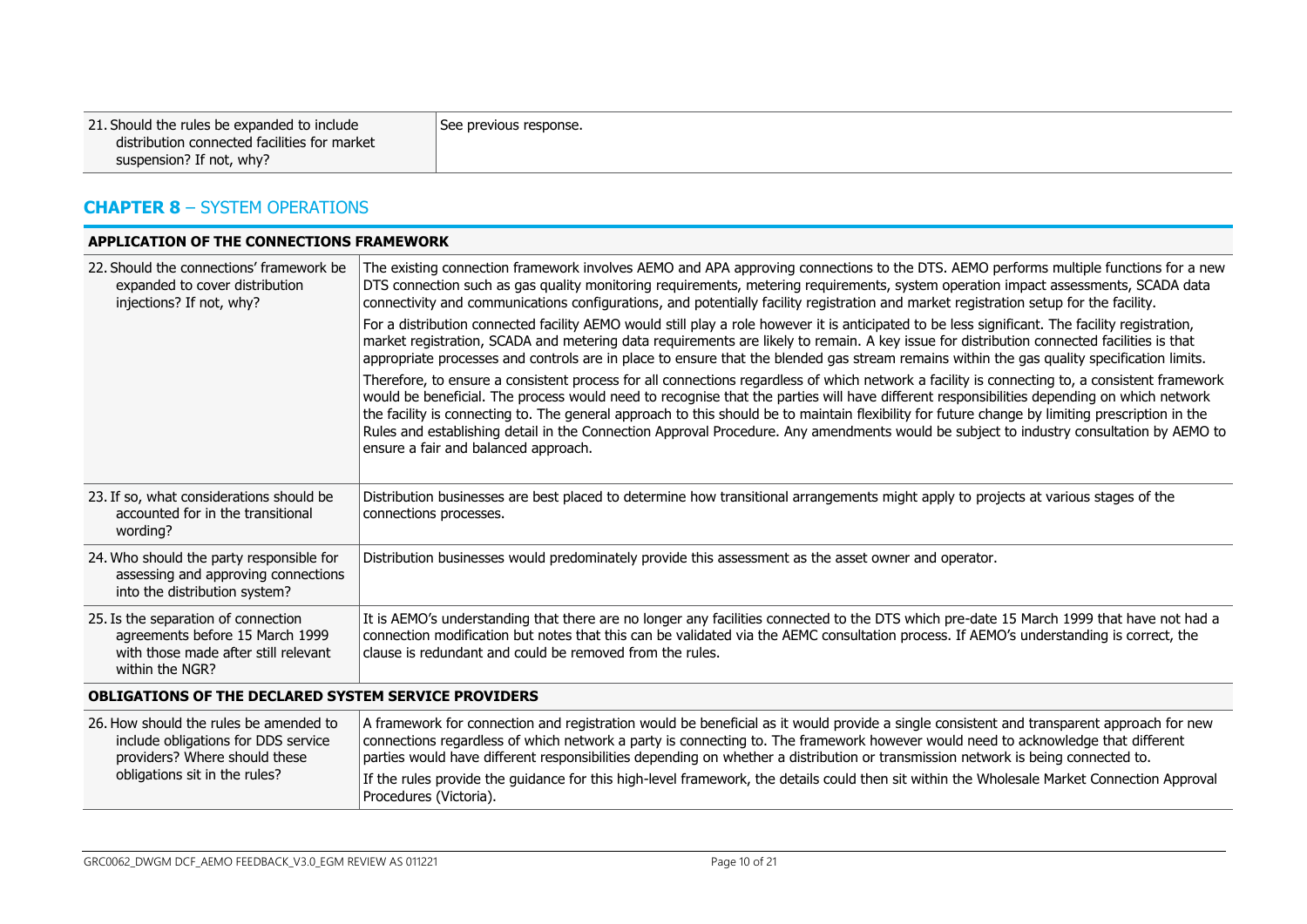| 27. If so, are there any additional<br>considerations that are needed for the<br>declared distribution systems?                                                                                       | See previous response.                                                                                                                                                                                                                                                                                                                 |  |
|-------------------------------------------------------------------------------------------------------------------------------------------------------------------------------------------------------|----------------------------------------------------------------------------------------------------------------------------------------------------------------------------------------------------------------------------------------------------------------------------------------------------------------------------------------|--|
| AEMO'S OBLIGATIONS IN ASSESSING AND APPROVING CONNECTIONS                                                                                                                                             |                                                                                                                                                                                                                                                                                                                                        |  |
| 28. Are the declared distribution system<br>service providers the most appropriate typical flows in their networks.<br>party to facilitate connections into the<br>declared distribution system? Why? | Yes, the DDS SP is the most appropriate party to facilitate these connections as they are the asset owner, and they know the capacity and                                                                                                                                                                                              |  |
| 29. Should AEMO have an active role in<br>assessing and approving connections<br>for distribution connected facilities?<br>Why?                                                                       | AEMO would only need to be involved as described in Question 22. That is receipting data, market registration and setting up the data<br>connectivity.                                                                                                                                                                                 |  |
| <b>CONNECTED PARTIES' OBLIGATIONS</b>                                                                                                                                                                 |                                                                                                                                                                                                                                                                                                                                        |  |
| 30. Should the rules be expanded to<br>enforce compliance from distribution<br>connected facilities regarding their<br>connection agreements?                                                         | DDS Service Providers are best placed to identify any enhanced compliance requirements. The nature and extent of the framework is up to<br>the AEMC as informed by industry feedback. Consideration needs to be given to having appropriate compliance mechanisms established<br>for maintain gas quality within specification limits. |  |
| 31. Are there any alternative solutions that See previous response.<br>would be more effective?                                                                                                       |                                                                                                                                                                                                                                                                                                                                        |  |

# **GAS QUALITY**

| 32. Who should be responsible for the                                  | <b>Gas Quality Responsibilities</b>                                                                                                                                                                                                                                                                                                                                                    |
|------------------------------------------------------------------------|----------------------------------------------------------------------------------------------------------------------------------------------------------------------------------------------------------------------------------------------------------------------------------------------------------------------------------------------------------------------------------------|
| management of the gas specification<br>within the distribution system? | Broadly, responsibilities for gas quality should be considered in terms of three activities. That is, responsibility for: setting the gas quality<br>standard; providing gas quality monitoring systems and plans; and actively monitoring the gas quality. This is covered in further detail in<br>the following sections, however in summary, AEMO's preliminary view is as follows: |
|                                                                        | Setting the standard: There should be a single transparent standard dealing with gas quality in distribution and transmission<br>networks (not necessarily uniform standards) and that AEMO may be best placed to develop this, in consultation with network<br>owners and other stakeholders.                                                                                         |
|                                                                        | Providing gas quality monitoring systems and plans: Systems should be provided by a Connected Party where they elect to do so,<br>or by a network service provider if the Connected Party does not provide the system. The submission of gas quality monitoring<br>plans for approval should be required by the party providing the system.                                            |
|                                                                        | Monitoring gas quality: There are two options for monitoring gas quality for a DDS connection – either the DDS Service Provider or<br>by AEMO. Both options would require the sharing of data between the DDS Service Provider and AEMO. The first option may be                                                                                                                       |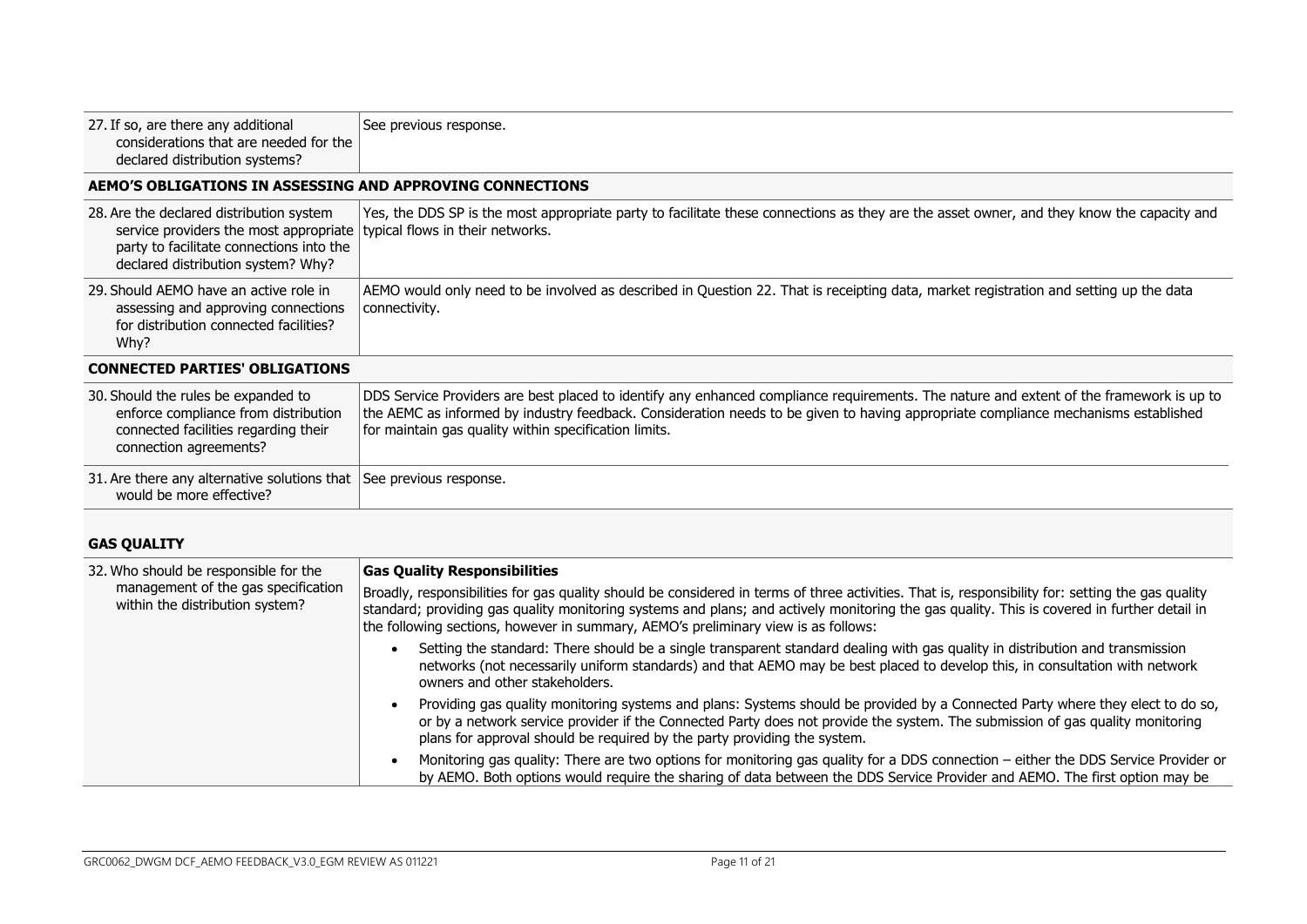|                                                                             | more aligned to the operational responsibilities, whilst the second option may be more efficient and provide for greater<br>consistency between DDS Service Providers.                                                                                                                                                                                                                                                                                                                                                                                                                                                                                                                                                                                                                                                                                                                                                                           |
|-----------------------------------------------------------------------------|--------------------------------------------------------------------------------------------------------------------------------------------------------------------------------------------------------------------------------------------------------------------------------------------------------------------------------------------------------------------------------------------------------------------------------------------------------------------------------------------------------------------------------------------------------------------------------------------------------------------------------------------------------------------------------------------------------------------------------------------------------------------------------------------------------------------------------------------------------------------------------------------------------------------------------------------------|
|                                                                             | Standard gas quality specifications responsibility                                                                                                                                                                                                                                                                                                                                                                                                                                                                                                                                                                                                                                                                                                                                                                                                                                                                                               |
|                                                                             | The most efficient outcome would be to have a single Victorian gas quality standard covering all distribution networks and transmission<br>networks. This would provide a single transparent standard for anyone wanting to connect to either the transmission or distribution<br>network. AEMO would appear to be best placed to set the single standard for Victoria as it has already established guidance and<br>transparency for the DTS participants through its Gas Quality Standard and Monitoring Guidelines. This document provides an overview of<br>the standard of gas quality required at all system injection points connected to the DTS and could become a Procedure under part 15B of<br>the NGR.                                                                                                                                                                                                                              |
|                                                                             | Assuming the establishment of a Gas Quality Standard and Monitoring Procedures, which could also cover biomethane and hydrogen<br>connections, under the NGR, changes to the document will be subject to consultation. It will therefore be open to collaboration with<br>participants, including asset owners, providing the opportunity to input into its modification.                                                                                                                                                                                                                                                                                                                                                                                                                                                                                                                                                                        |
| 33. What is the most appropriate                                            | Standard gas quality specifications instrument                                                                                                                                                                                                                                                                                                                                                                                                                                                                                                                                                                                                                                                                                                                                                                                                                                                                                                   |
| instrument for the gas quality<br>monitoring requirements:<br>b. The rules? | Per the above response, the most appropriate instrument for setting out gas quality monitoring requirements would be a<br>Standard/Procedure based on AEMO's current Gas Quality Standard and Monitoring Guidelines, which incorporates AS 4564, Victorian<br>legislated requirements, and the physical asset requirements.                                                                                                                                                                                                                                                                                                                                                                                                                                                                                                                                                                                                                      |
| AEMO guidelines or procedures?<br>c.<br>Another instrument?<br>$d_{\cdot}$  | While AEMO initiated the development of the Gas Quality Standard and Monitoring Guidelines based on operational requirements, this<br>document is not recognised by the NGR. This is an issue because the additional requirements <sup>1</sup> for gas quality, required for the safe<br>operation of the DTS, covered in the guideline are not NGR compliance obligations, despite being required under other legislative<br>instruments or being deemed necessary by the DTS Service Provider or AEMO. Recognising the Gas Quality Standard and Monitoring<br>Procedures as a Wholesale Market Procedure under 135EA(2)(s) of the NGR will mean that requirements identified as being necessary for<br>the safe operation of the system that do not currently sit in other instruments will be mandatory. Under NGL 91BN(1), AEMO and each<br>person to whom the Wholesale Market Procedures are applicable must comply with those Procedures. |
|                                                                             | Other benefits of including requirements as a Wholesale Market Procedure are that it would provide both DTS and DDS participants clarity<br>about exactly what is required and the mandatory nature of the requirements. Also, as a Procedure under part 15B of the NGR, changes to<br>this document will be subject to consultation and therefore participants will get the opportunity to input into its development, meaning that<br>there will be a collaborative approach to its establishment.                                                                                                                                                                                                                                                                                                                                                                                                                                             |
|                                                                             | Should the existing framework for DTS gas quality be similarly applied to a DDS without formal NGR recognition, the same risks and lack of<br>clarity are likely to arise.                                                                                                                                                                                                                                                                                                                                                                                                                                                                                                                                                                                                                                                                                                                                                                       |
|                                                                             | The above could be achieved by redefining "standard gas quality specifications" to mean specifications contained in the AEMO Gas Quality<br>Standard and Monitoring Procedures; and amending NGR 287 to require AEMO to make the Gas Quality Standard and Monitoring<br>Procedures setting out the standard gas quality specifications.                                                                                                                                                                                                                                                                                                                                                                                                                                                                                                                                                                                                          |
|                                                                             |                                                                                                                                                                                                                                                                                                                                                                                                                                                                                                                                                                                                                                                                                                                                                                                                                                                                                                                                                  |

 $^1$  For example, this includes parameters without quantitative limits in AS 4564 or the Regulations, but which require an appropriate limit determined based on the characteristics of the DTS.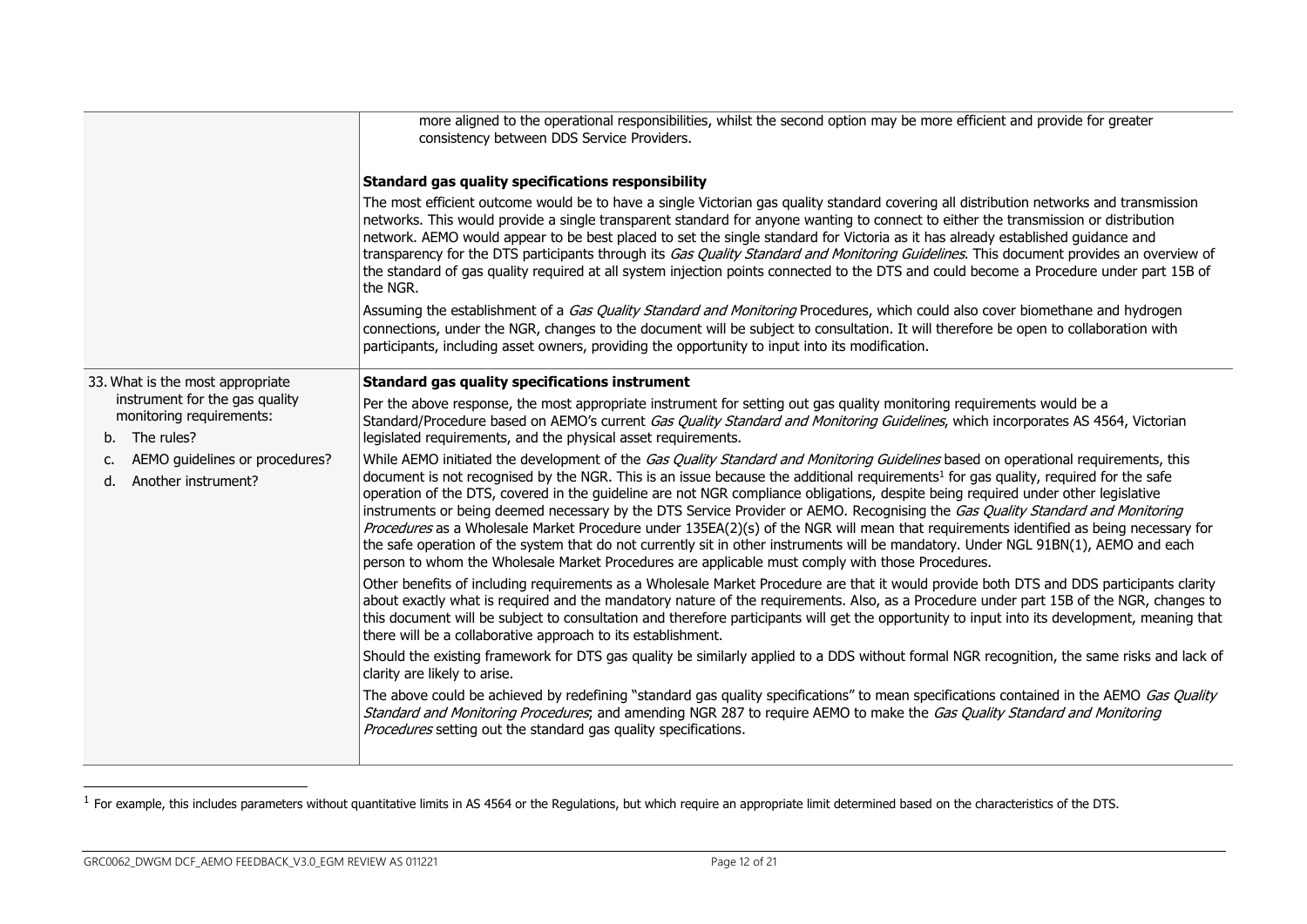| <b>Gas Quality Standards - Offline gas quality measurements</b>                                                                                                                                                                                                                                                                                                                                                                                                                                                                                                                                                                                                                                                                                                                                                                                                                                                                           |
|-------------------------------------------------------------------------------------------------------------------------------------------------------------------------------------------------------------------------------------------------------------------------------------------------------------------------------------------------------------------------------------------------------------------------------------------------------------------------------------------------------------------------------------------------------------------------------------------------------------------------------------------------------------------------------------------------------------------------------------------------------------------------------------------------------------------------------------------------------------------------------------------------------------------------------------------|
| AEMO proposes that the Gas Quality Standard and Monitoring Procedures would cover the requirements for measurement of offline<br>parameters and therefore these requirements should form part of the gas quality monitoring system <sup>2</sup> . This will be important for biogas and<br>biomethane which have different impurities to natural gas and are likely to require different offline measurement regimes.                                                                                                                                                                                                                                                                                                                                                                                                                                                                                                                     |
| This will be important because while offline measurements are covered by the Gas Quality Standard and Monitoring Guidelines, they do not<br>form part of the gas quality monitoring system per the existing rules. This leaves important offline measurements such as compressor oil,<br>mercury and radon as ambiguous requirements which can be covered by other standards but without a clear requirement for them to be<br>monitored by the NGR.                                                                                                                                                                                                                                                                                                                                                                                                                                                                                      |
| Defining the gas quality monitoring system as the requirements documented within the Gas Quality Standard and Monitoring Procedures<br>(per the above proposal) would provide clarity to address the existing offline gas quality monitoring gaps within the NGR, and allow for<br>future flexibility as new offline monitoring requirements are expected to be required for biomethane/biogas.                                                                                                                                                                                                                                                                                                                                                                                                                                                                                                                                           |
| The above could be achieved by removing reference to specific monitoring equipment in NGR 288(4); and instead requiring monitoring<br>equipment as specified in the Gas Quality Standard and Monitoring Procedures, which would include measurement of offline parameters.                                                                                                                                                                                                                                                                                                                                                                                                                                                                                                                                                                                                                                                                |
| <b>Off-specification Gas</b>                                                                                                                                                                                                                                                                                                                                                                                                                                                                                                                                                                                                                                                                                                                                                                                                                                                                                                              |
| Depending on who is monitoring gas quality at the distribution level, there may be value in a consistent approach to managing off-<br>specification gas at both the transmission and distribution level. Currently, NGR 289 establishes, for the DTS, AEMO's ability to accept off-<br>specification gas and AEMO's Gas Quality Guidelines provides a transparent and consistent approach for accepting or rejecting low levels of<br>off-specification gas. This arrangement is permitted under NGR 289(5)(b) where AEMO determines, in its reasonable opinion, that<br>"acceptance (of off-specification gas) <i>is necessary to ensure the safety of the public or the safety, security or reliability of the declared</i><br>transmission system." Furthermore, NGR 343(1)(d) enables AEMO to require (therefore allow) the supply of off-specification gas into the<br>DTS when intervening to overcome a threat to system security. |
| There is however no provision in the NGR that would allow the distributor to accept off-specification gas into its network (except where this<br>is supplied by AEMO from the DTS). It may therefore be prudent to have an arrangement similar to the DTS framework for managing off-<br>specification. This would remove the requirement to shut-off supply from a hydrogen or biogas facility every time there is a short duration<br>off-specification gas excursion, or the requirement to conduct a risk assessment in response to every off-specification gas event to<br>determine whether the gas is safe to accept.                                                                                                                                                                                                                                                                                                              |
| If this was extended to distribution networks, it could provide similar transparency and consistency benefits both within and across<br>networks. Similar to the DTS, it would need to be demonstrated that acceptance of off-specification gas is necessary for safety, security or<br>reliability of either the DTS or the DDS, or both.                                                                                                                                                                                                                                                                                                                                                                                                                                                                                                                                                                                                |
| Consideration should be given to whether AEMO's Gas Quality Guidelines should be specifically referenced in the NGR, and whether this<br>document should be extended to cover DDSs, or whether DDS Service Providers should develop their own arrangements. A mechanism for<br>recognising the Gas Quality Guidelines in the NGR could be through adding a new definition to Part 19, with this definition meaning the                                                                                                                                                                                                                                                                                                                                                                                                                                                                                                                    |

 $^2$  Continuous monitoring for some gas quality parameters is not always feasible, and offline testing can be conducted instead e.g. for measuring contaminants such as compressor oil, mercury, radioactivity, elemental sulphur and mercaptan sulphur. Offline testing frequency requirements vary from days to months and involve taking a gas sample from the relevant facility, injection point of gas field and sending this to a laboratory for testing and reporting results.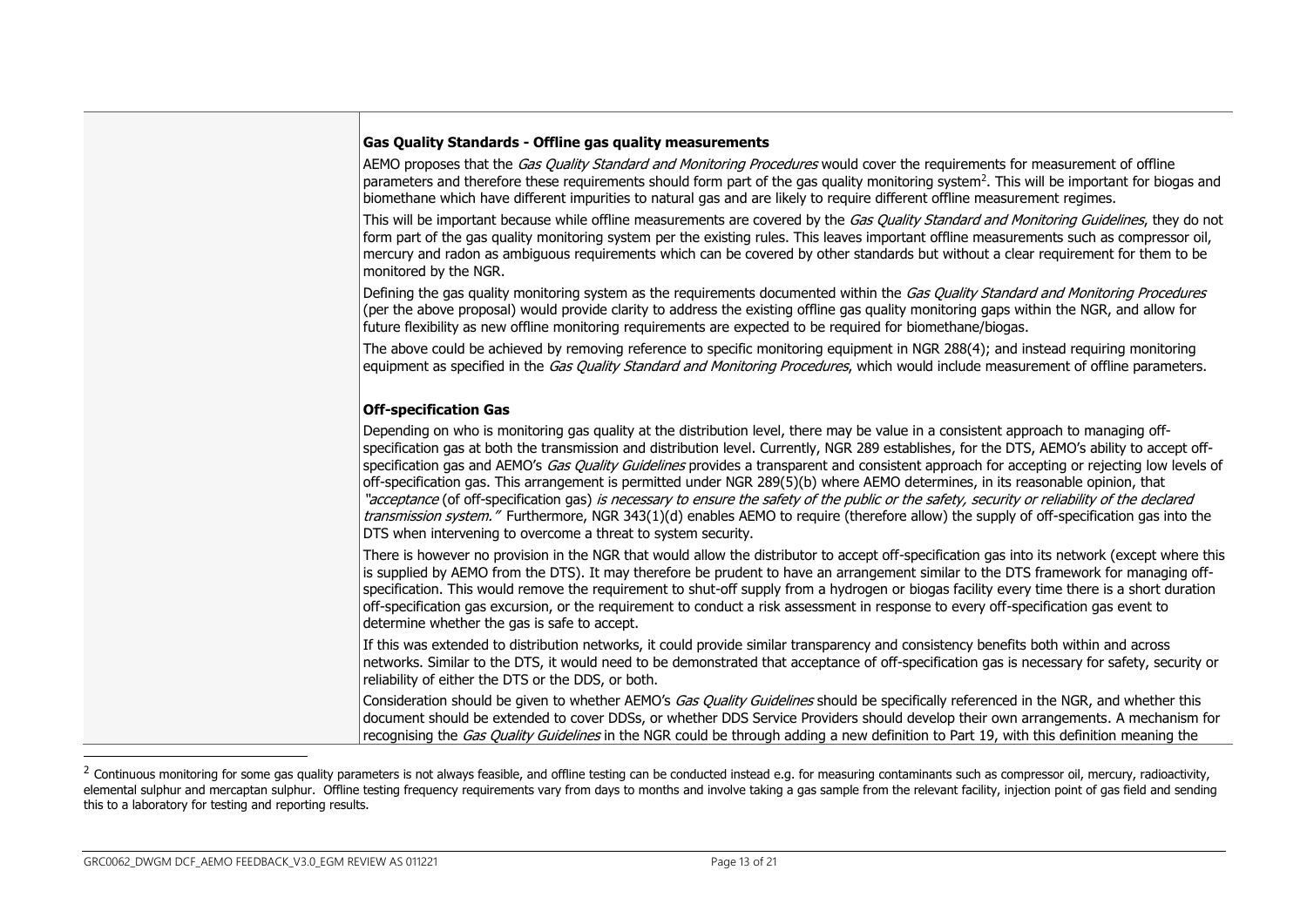|  |                                                                                                                                                          | guidelines made by AEMO pursuant to NGR 289. AEMO and distribution businesses would still retain the ability to deviate from the Gas<br>Quality Guidelines as required, based on assessment of risk and requirements.                                                                                                                                                                                                                                                                                                                                                                                                                                                                                                                                                                                                 |
|--|----------------------------------------------------------------------------------------------------------------------------------------------------------|-----------------------------------------------------------------------------------------------------------------------------------------------------------------------------------------------------------------------------------------------------------------------------------------------------------------------------------------------------------------------------------------------------------------------------------------------------------------------------------------------------------------------------------------------------------------------------------------------------------------------------------------------------------------------------------------------------------------------------------------------------------------------------------------------------------------------|
|  | 34. Should the declared distribution service                                                                                                             | Provision of the gas quality monitoring system                                                                                                                                                                                                                                                                                                                                                                                                                                                                                                                                                                                                                                                                                                                                                                        |
|  | providers and Energy Safe Victoria be<br>the parties responsible for continued<br>monitoring of the network and<br>compliance respectively? If not, Why? | Current DWGM rules require the DTS SP to be the only provider of gas quality monitoring equipment for an injection facility connected to<br>the DTS. This however does not reflect current practice as for five out of ten injection points, the gas quality monitoring system is provided<br>by the Connected Party. For distribution connected facilities it would make little sense for the DTS SP to be the provider of the equipment.                                                                                                                                                                                                                                                                                                                                                                            |
|  |                                                                                                                                                          | For online measurements, a Connected Party to the DTS or a DDS should be explicitly permitted to provide a gas quality monitoring system<br>for the system injection point if equipment complies with the standards and the Connected Party elects to do so. If the Connected Party<br>does not provide their own equipment, then the relevant service provider (either the DDS SP or DTS SP) they connect to would be required<br>to provide the system. The benefit of this approach is that it may lead to more competitive pricing and other arrangements. This is also<br>consistent with the approach to the provision of DTS metering installations which may be provided by the DTS SP or a Connected Party.                                                                                                  |
|  |                                                                                                                                                          | Currently offline measurements are not part of the gas quality monitoring system and therefore not required to be covered by the<br>monitoring plan. The Connected Party is best placed to meet this obligation as this typically involves testing within the production or<br>storage facility. The rules should be adjusted not to specify the contents of a monitoring system but allow the online and offline<br>requirements to be covered within the proposed Gas Quality Standard and Monitoring Procedures and recognise that the provider of each<br>of these components could be provided by different parties. This issue will also exist for new distribution connected facilities which will<br>need to develop measurement regimes and to monitor the impurities associated with biogas and biomethane. |
|  |                                                                                                                                                          | Submission of gas quality monitoring plans                                                                                                                                                                                                                                                                                                                                                                                                                                                                                                                                                                                                                                                                                                                                                                            |
|  |                                                                                                                                                          | Consistent with existing provisions, a gas quality monitoring plan for a distribution connected facility should be submitted for approval.<br>Responsibility for approving this plan should sit with the party responsible for monitoring gas quality and compliance, whether that be<br>AEMO or the DDS SP (per discussion below). There are a number of gaps regarding the existing framework for gas quality monitoring<br>plans, which will need to be addressed in developing new DDS arrangements, should the existing arrangements be applied. These are<br>discussed below.                                                                                                                                                                                                                                   |
|  |                                                                                                                                                          | Responsibility for online versus offline measurements                                                                                                                                                                                                                                                                                                                                                                                                                                                                                                                                                                                                                                                                                                                                                                 |
|  |                                                                                                                                                          | Under DTS arrangements the gas quality monitoring plan must be submitted by the provider of the gas quality monitoring system (i.e. the<br>Connected Party or the service provider). This is appropriate for online quality measurements where the provider is responsible for the gas<br>quality monitoring system.                                                                                                                                                                                                                                                                                                                                                                                                                                                                                                  |
|  |                                                                                                                                                          | For offline measurements, it is proposed that the Connected Party be responsible for the submission of a gas quality monitoring plan.<br>Currently for DTS Connected Parties there is an inferred responsibility for the gas quality monitoring system provider to submit a plan in<br>respect of the offline requirements, however these would be more appropriately provided by the Connected Party. This would address a<br>gap under Victorian legislation whereby a Connected Party is required to supply gas that meets the gas quality standard but there is no<br>requirement to demonstrate compliance with offline measurement requirements. This gap should therefore be addressed in the DTS and<br>carried through to DDS arrangements.                                                                  |
|  |                                                                                                                                                          | Captured facilities                                                                                                                                                                                                                                                                                                                                                                                                                                                                                                                                                                                                                                                                                                                                                                                                   |
|  |                                                                                                                                                          | The framework should be reviewed to ensure that all production facilities are required to submit a gas quality monitoring plan, whether<br>directly or indirectly connected to the DTS or DDS. Under DTS arrangements, due to the operation of the producer definition, a producer                                                                                                                                                                                                                                                                                                                                                                                                                                                                                                                                    |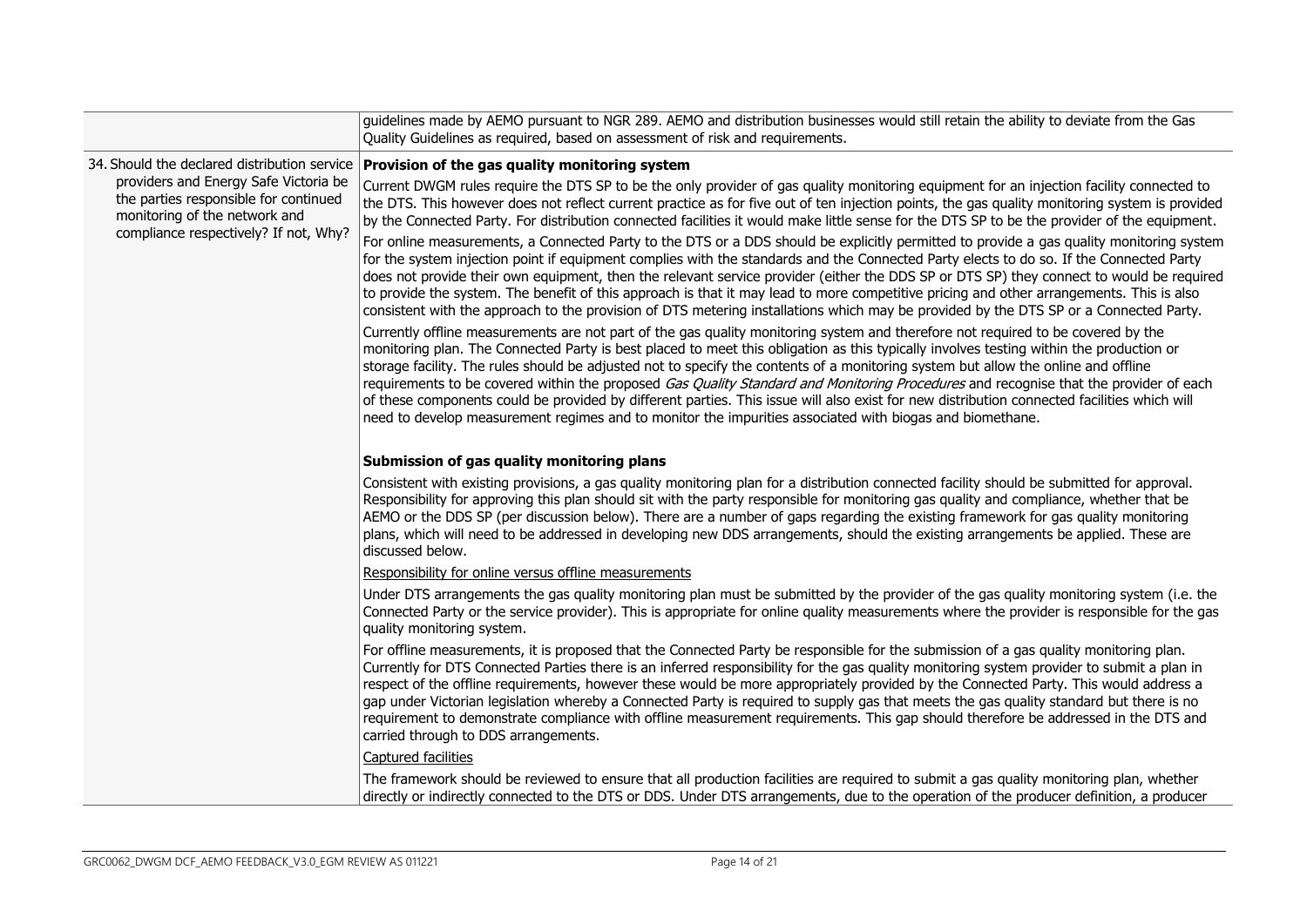that is not directly connected to the DTS (for example where connected via an interconnected pipeline) is not a Registered participant and not required to submit a plan, yet ultimately supplies gas to the DTS. The impact is that AEMO has limited information by which to monitor gas quality for the facility supplying the DTS.

#### Plan requirements

To ensure clarity and consistency across DDS SPs regarding content and procedural matters, gas quality monitoring plan requirements might be most appropriately established under AEMO's Gas Quality Standard and Monitoring Procedures (currently quidelines), particularly if the gas quality monitoring standard is also established under this instrument. This approach would also allow flexibility for AEMO, in consultation with stakeholders, to refine requirements as the industry evolves and needs shift.

Existing DTS requirements for a gas quality monitoring plan are not fit for purpose as they apply only to the system (which includes only installed equipment) but not to broader requirements. That is, NGR 288(6) requires the provider of a gas quality monitoring system to submit a plan to ensure the accuracy and reliability of a gas quality monitoring system; and provisions for periodic testing and calibration, mitigation of any interference, and the storage of calibration data. In practice, a range of additional requirements exist which are covered by AEMO's Gas Quality Standard and Monitoring Guidelines and are adhered to by Connected Parties. AEMO considers that it would be appropriate to amend the existing DTS provisions for consistency with the DDS provisions proposed above i.e. the establishment of requirements in Procedures rather than the Rules.

#### Approval of a plan

Lastly, under DTS arrangements, where a facility operator submits a plan that does not meet AEMO's requirements there is no mechanism for AEMO to take action, aside from curtailment. This matter should also be considered in this Rule change, both from a DTS and DDS perspective.

### **Monitoring of gas quality**

In monitoring distribution connected NGE production facilities, the key concern will be monitoring how injections from the facility impact the composition of the blended gas stream in the network, rather that monitoring the gas being injected by the NGE facility. For example, a key concern when managing hydrogen blending into a natural gas stream will monitoring compliance with the Wobbe index specification. Determination of the Wobbe index for a gas blend requires both the original natural gas composition and the composition of the injected gas to be known, along with the relative flow rates. An alternative is to measure the composition of the blended gas stream however this is more costly.

AEMO has a real time system that determines the gas composition throughout the DTS, including at each DTS withdrawal meter.

There are two options for responsibility to monitor distribution connected facilities and the resultant blend:

• DDS SP: The DDS SP will manage the production facility. However, to avoid having to install equipment to measure the original natural gas and the resultant blend, AEMO would have to provide composition data to the network operator in real-time such that the distributor can calculate the composition of the resultant blend. There may be value in this approach in the short-term while there are a limited number of operational facilities. A transition to AEMO responsibilities could occur through a later rule change, or on the basis of a specified trigger, for example on reaching a given number of facilities or service providers or a specified gas quality issue or scenario. It is important however to note that if participants want AEMO to manage this function, NGL changes may be required to recognise this additional AEMO function that is outside of its existing DTS operator role.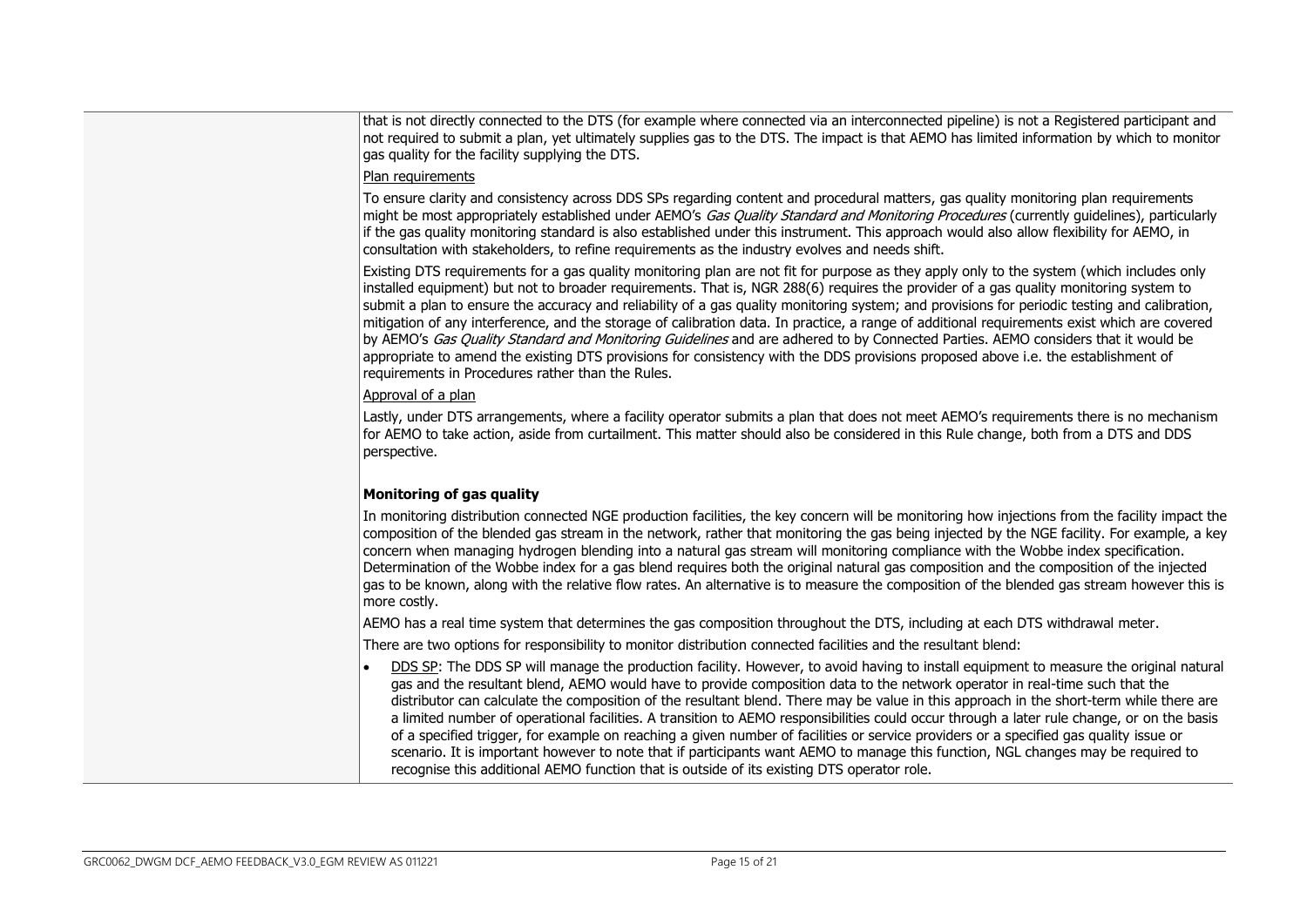|                                                                          | AEMO: As AEMO has the DTS gas composition at each DTS withdrawal meter and AEMO will also be provided with the metering data<br>for each of the distribution connected facilities, AEMO would therefore have access to data required to monitor the composition of the<br>blend. There may be efficiency benefits gained under this approach by having a single entity responsible for this monitoring activity.                                                                                                                                                                                                                                                                                                                                                             |
|--------------------------------------------------------------------------|------------------------------------------------------------------------------------------------------------------------------------------------------------------------------------------------------------------------------------------------------------------------------------------------------------------------------------------------------------------------------------------------------------------------------------------------------------------------------------------------------------------------------------------------------------------------------------------------------------------------------------------------------------------------------------------------------------------------------------------------------------------------------|
|                                                                          | Compliance with gas quality monitoring plans                                                                                                                                                                                                                                                                                                                                                                                                                                                                                                                                                                                                                                                                                                                                 |
|                                                                          | To ensure best practise in both the DTS and DDS, there should be an explicit obligation for the provider of a gas quality monitoring system<br>and a facility operator to comply with the approved gas quality monitoring plan. This is not explicitly required in the NGR, but it is<br>important, for both providers of gas quality monitoring plans in the DTS and DDS alike to have an obligation to comply so that there is<br>recourse by the appropriate entity (i.e. AEMO or the DDS SP) for any breaches.                                                                                                                                                                                                                                                           |
|                                                                          | The impact of a failure to comply with the approved plan is a lack of access to critical information by the monitoring entity. This could lead<br>to challenges in initially identifying a gas quality issue, or in determining the cause of an issue - which can exacerbate incidents and lead to<br>higher restoration costs.                                                                                                                                                                                                                                                                                                                                                                                                                                              |
| 35. Should the rules consider alternative                                | <b>Gas Quality Standards</b>                                                                                                                                                                                                                                                                                                                                                                                                                                                                                                                                                                                                                                                                                                                                                 |
| gasses, such as hydrogen, within the<br>gas quality monitoring rules?    | The gas delivered to end use customers will need to meet the gas quality specifications for the DDS, regardless of the type of NGE that<br>comprises the blend. Therefore, rather than dealing with gas quality relating to hydrogen or biogas specifically within the rules, the AEMO<br>Gas Quality Standard and Monitoring Procedures should establish how hydrogen and biomethane blending would be managed and any<br>requirements specific to each type of gas. The benefit of this approach is that it is more flexible, with AEMO being able to refine<br>requirements as the needs of different gases evolves, in formal consultation with the appropriate stakeholders.                                                                                            |
| <b>METERING</b>                                                          |                                                                                                                                                                                                                                                                                                                                                                                                                                                                                                                                                                                                                                                                                                                                                                              |
| 36. Should the rules be amended to cover                                 | Metering calibrations for installations used for DWGM billing and settlement                                                                                                                                                                                                                                                                                                                                                                                                                                                                                                                                                                                                                                                                                                 |
| metering accuracy requirements for<br>distribution connected facilities? | Metering accuracy requirements should apply to all metering installations used for DWGM billing and settlement whether the metering is<br>installed at DTS or DDS points. This approach mitigates the risk of settlement and billing inaccuracies, as well as expensive and time-<br>consuming manual corrections by AEMO for metering inaccuracies, where defects in the metering installations are not identified and<br>actioned.                                                                                                                                                                                                                                                                                                                                         |
|                                                                          | It is noted that existing provisions relating to the calibration of metering installations apply only to metering installations at system points.<br>However, it is important that all metering installations that are involved in billing and settlement of the DWGM are accurate and maintained<br>and calibrated in accordance with the rules. For example, NGR 299 does not capture delivery points or receipt points that are not system<br>points, which includes custody transfer points between distribution networks. A metered demarcation valve between two distribution<br>networks that is used to settle the DWGM is a receipt point and not covered by existing calibration requirements. These points should also<br>be subject to calibration requirements. |
|                                                                          | To achieve the above, NGR 299(1) could be amended to apply metering installation calibration and maintenance requirements to<br>connection points (not just system points) used for DWGM billing and settlement.                                                                                                                                                                                                                                                                                                                                                                                                                                                                                                                                                             |
|                                                                          | Metering calibrations for hydrogen - accurate DWGM billing                                                                                                                                                                                                                                                                                                                                                                                                                                                                                                                                                                                                                                                                                                                   |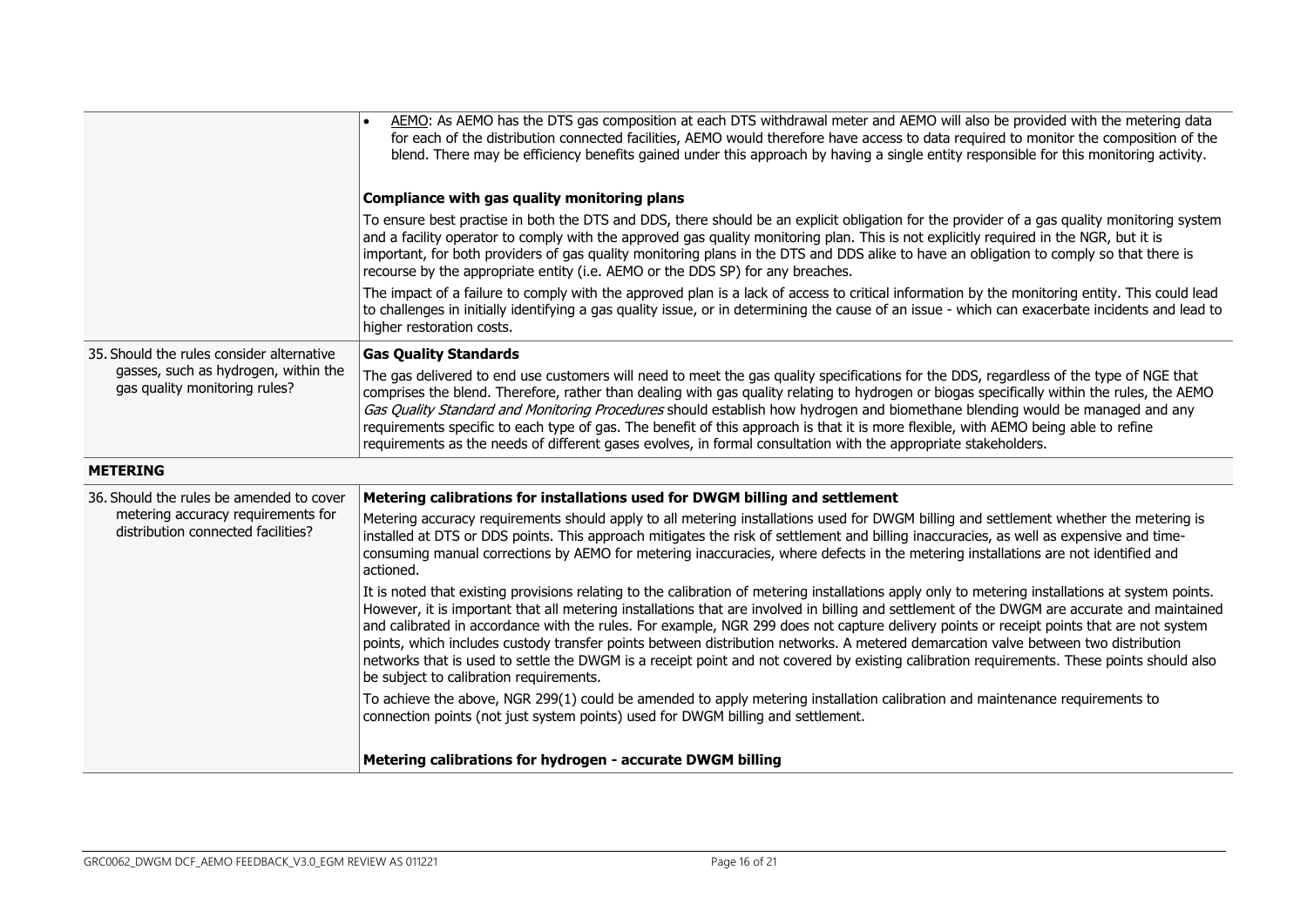|                                                                                                                                  | The injection of NGE has the potential to impact transmission and distribution metering accuracy, meaning that the calibration requirements<br>contained in the Metering Uncertainty Limits and Calibration Requirements Procedures (Victoria) will need to be reviewed. However, an<br>appropriate subset of calibration data will be necessary before adjusting calibration requirements.                                                                                                                                                                                                                                                                                                                                                                                                                                     |
|----------------------------------------------------------------------------------------------------------------------------------|---------------------------------------------------------------------------------------------------------------------------------------------------------------------------------------------------------------------------------------------------------------------------------------------------------------------------------------------------------------------------------------------------------------------------------------------------------------------------------------------------------------------------------------------------------------------------------------------------------------------------------------------------------------------------------------------------------------------------------------------------------------------------------------------------------------------------------|
|                                                                                                                                  | Under existing requirements, NGR 299(3) requires AEMO to review the calibration requirements contained in the Metering Uncertainty<br>Limits and Calibration Requirements Procedures (Victoria) at intervals not exceeding one year. The procedures establish the limits of<br>uncertainty that each metering installation must meet and are set so as to be achievable by commercially available meters. Under NGR<br>299(2), each metering installation in the DTS must be calibrated by the responsible person in accordance with the Metering Uncertainty<br>Limits and Calibration Requirements Procedures (Victoria). Calibration of meters is performed to detect material meter error and provide<br>confidence that the metering uncertainty is within an appropriate tolerance.                                       |
|                                                                                                                                  | The requirement for AEMO to review calibration requirements will be relevant to metering installations for NGE production facilities injecting<br>into a DDS and therefore existing arrangements should be extended. However, it is proposed that the arrangements be modified as follows,<br>for both the DTS and DDS, to enable needs-based and meaningful reviews based on identified issues and/or sufficient data points.                                                                                                                                                                                                                                                                                                                                                                                                  |
|                                                                                                                                  | Firstly, the frequency of AEMO's obligation to review calibration requirements should be reduced from an annual basis to, "as required with<br>an interval that must not exceed five years". This will reflect that AEMO may instigate a review of calibration requirements based on specific<br>metering accuracy issues encountered, which is particularly relevant when considering the infancy of arrangements for DDS NGE injections.<br>The five-year limit will ensure an ongoing requirement for periodic reviews, noting that under current annual review arrangements (in place<br>since the establishment of the DWGM), AEMO has not made any material changes to the calibration requirements, indicating that the<br>review period is more frequent than necessary.                                                |
|                                                                                                                                  | Secondly, AEMO's obligation to review calibration requirements include a provision to extend this timeframe to the extent it is unable to<br>conduct the review due to the lack of data provided by a Responsible Person. This is because AEMO is reliant on the responsible person<br>making available an adequate set of metering installation testing results. Without the results of the calibration tests, AEMO is unable to<br>determine whether the uncertainty limits are being met, and therefore unable to complete a meaningful review of the calibration<br>requirements and uncertainty limits. This has presented compliance risk for AEMO under current arrangements, which could be exacerbated<br>when extended to the review of calibration requirements for NGE metering installations for a DDS connection. |
| 37. Should the rules be amended to allow<br>distribution connected facilities to<br>provide their own compliant metering?        | A Connected Party should be explicitly permitted to provide the metering installation for their system injection point if the equipment<br>complies with relevant standards, including maintenance and calibration requirements, and they elect to do so. If the Connected Party does<br>not elect to provide its own metering installation the relevant network services provider (either the DDS SP or DTS SP) would be required to<br>provide it.                                                                                                                                                                                                                                                                                                                                                                            |
|                                                                                                                                  | This approach is consistent with metering installation requirements for the DTS; as well as AEMO's proposed approach for gas quality<br>monitoring rules (see above response to Question 34).                                                                                                                                                                                                                                                                                                                                                                                                                                                                                                                                                                                                                                   |
| 38. Are there any other distribution<br>connected facilities metering related<br>issues that should be included in the<br>rules? | Under NGR 299(1) calibration requirements for metering installations only apply to those at system points. These clauses should be<br>expanded to cover meters which directly impact DWGM billing accuracy, for example at injection points from a production facility into a<br>DDS. Further, there are some gaps in these clauses which should be addressed prior to application to the DDS to ensure ongoing best<br>practice.                                                                                                                                                                                                                                                                                                                                                                                               |
|                                                                                                                                  | Metering calibration for suspected non-compliance                                                                                                                                                                                                                                                                                                                                                                                                                                                                                                                                                                                                                                                                                                                                                                               |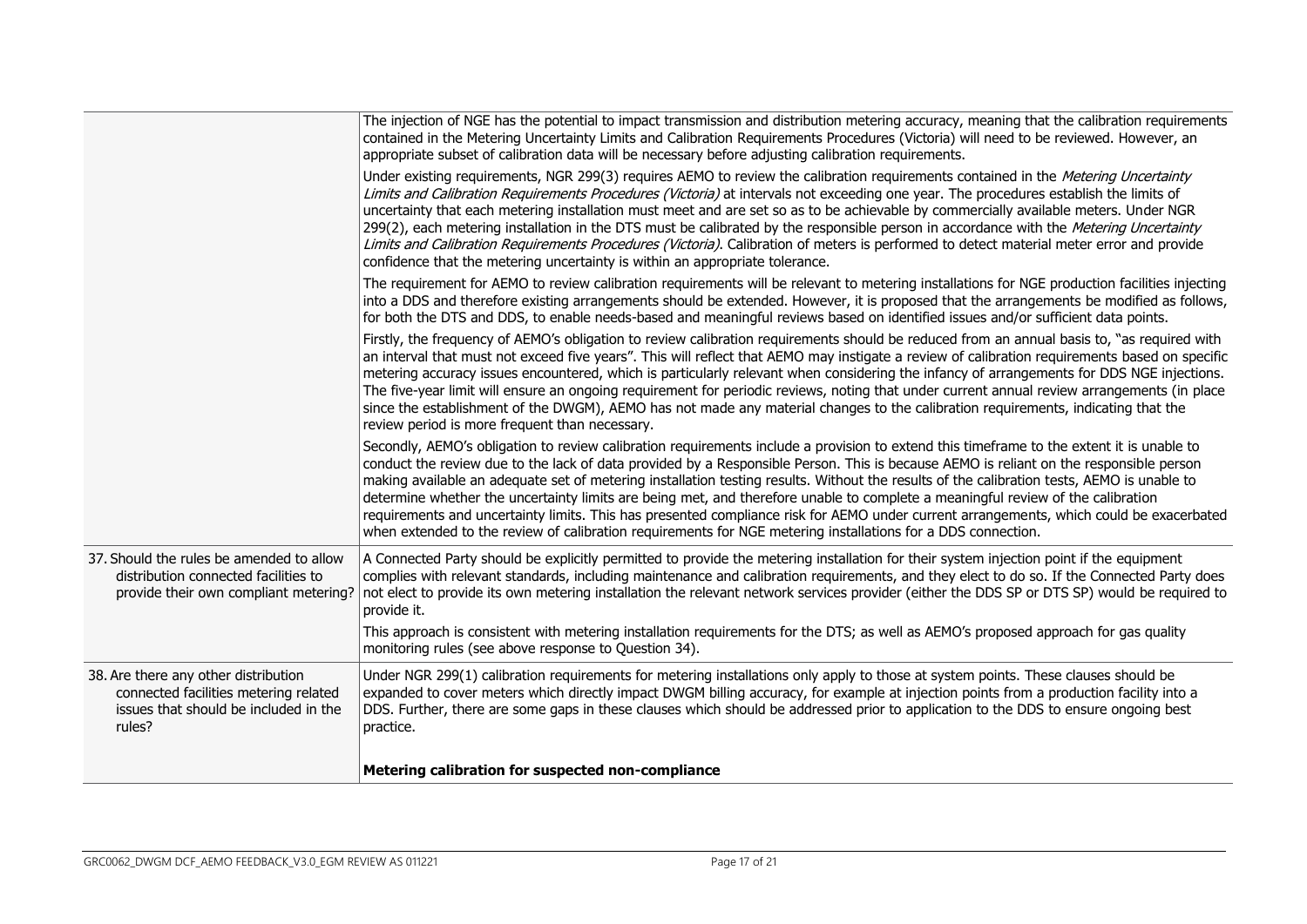AEMO proposes that NGR 299(15) is amended in order to ensure that action is required to be taken by the responsible person, when AEMO or the responsible person reasonably suspects that the accuracy of a metering installation does not comply with the DWGM metering requirements or of any matter which could affect the integrity of the metering data. The work to restore accuracy should be performed within a reasonable specified timeframe.

The objective of this proposal is to address an existing gap in the NGR affecting the integrity of the metering data which has previously resulted in inaccurate billing outcomes for market participants in the DTS and could potentially do so in a DDS if not rectified. To illustrate, while NGR 299(15) requires a Responsible person to notify parties and resolve an issue on becoming aware of breaching metering installation accuracy requirements, it does not specify any action where AEMO suspects any issue or defect with the metering installation. For example, there is no obligation on the Responsible person to resolve the issue or even investigate it based on AEMO advice.

#### **Temporary modification approval**

AEMO proposes that any temporary modifications made to metering installations must be treated as maintenance per the maintenance planning procedures and therefore be approved by AEMO before work is undertaken. Similar to the above, this proposal seeks to address an existing gap in the NGR so that it is not carried through to DDS arrangements. The proposed approach would ensure that AEMO has visibility over works impacting the integrity of metering data; reduce the extent of any metering inaccuracy required due to temporary modifications; and reduce impacts to DWGM settlement and billing.

At times, a responsible person must make temporary modifications to metering installations in order to complete maintenance activities, however the Metering subdivision does not recognise this work and therefore does not provide for how this should be performed. This means that there is no obligation on a responsible person to notify or seek approval from AEMO for any temporary modifications to metering installations, or to ensure that the metering installation is restored to its initial state as soon as practicable on completion of any maintenance activities. The accuracy of a metering installation is crucial in ensuring appropriate billing and settlement outcomes, so it is important for AEMO to have information relating to any activities that will impact this to ensure appropriate market outcomes, and for any metering installations that are impacted to be restored as quickly as possible.

#### **Energy Content Calculations and accurate DWGM billing**

NGR 303(5) should be amended so as not to reference specific standards for calculating the energy content of gas flowing through a metering point at each metering installation, and refer instead to the relevant standard as prescribed in AEMO's Energy Calculation Procedures (noting that these procedures have been consolidated, with other metering procedures, into the AEMO Wholesale Market Metering Procedures). This will allow alternate standards to be documented which can allow for blended gases.

This is necessary because NGR 303(5) requires that the energy content of gas flowing through a metering point at each metering installation is calculated in accordance with American Gas Association Report (AGA) 7, AGA 8, and ISO6976 unless the Responsible Person, the affected Participants, and AEMO agree otherwise. While AGA Standards were once considered to be the relevant standards for calculating the energy content of gas, these have since been updated and replaced with other, internationally recognised, standards.

The proposed approach would give AEMO the flexibility to prescribe the most appropriate method to calculate energy content of gas flowing through a metering point based on current and best practise. This will be important to ensure that AEMO and affected participants continue to calculate the energy content of natural gas and NGE, for DTS and DDS-connected metering points, in accordance with the relevant standards and therefore best practise. Importantly, any update to the standards prescribed by the Wholesale Market Metering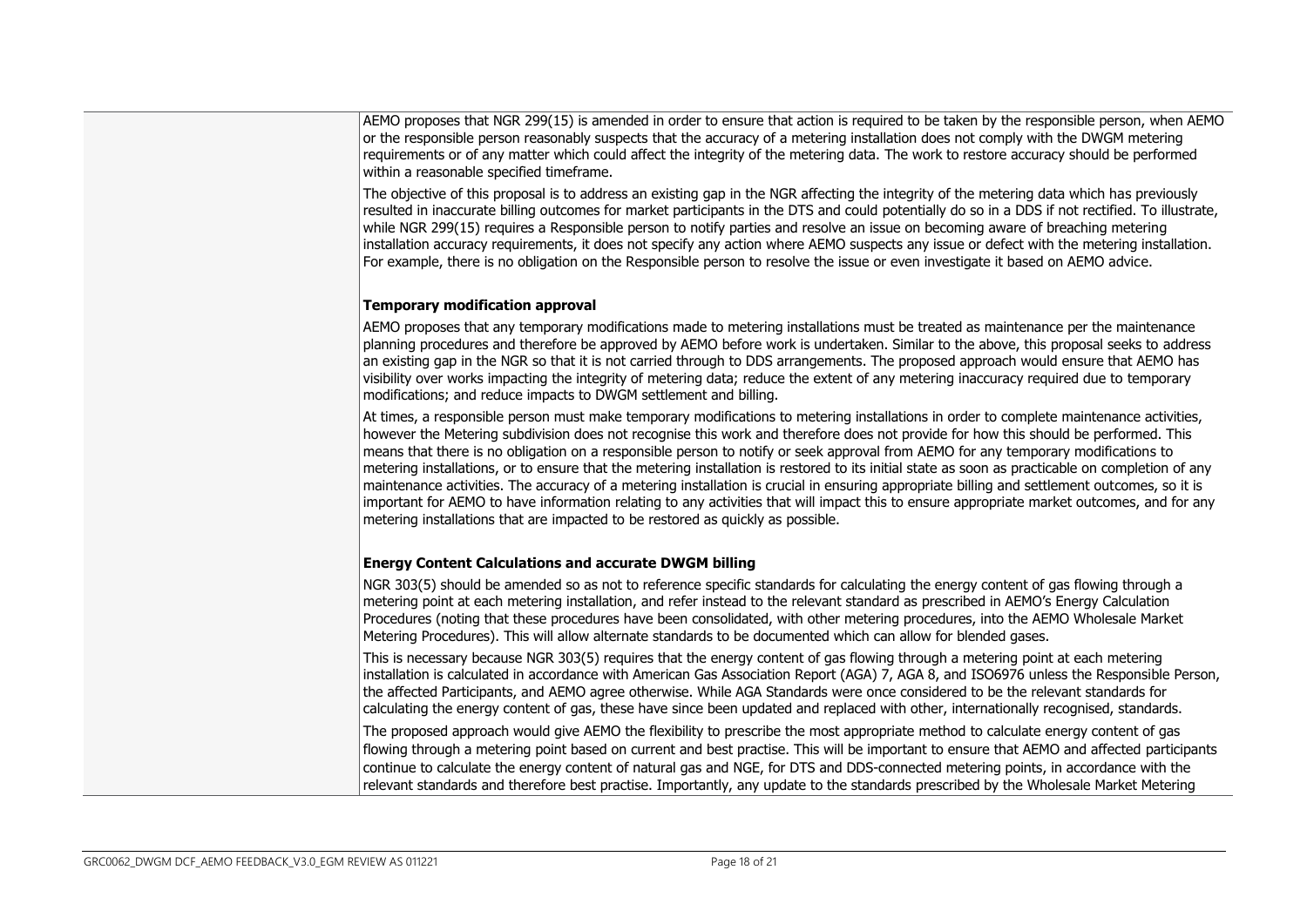|                                                                                                                                                         | Procedures is collaboratively developed between AEMO and the responsible persons and is subject to the process for making Procedures<br>under the NGR.                                                                            |
|---------------------------------------------------------------------------------------------------------------------------------------------------------|-----------------------------------------------------------------------------------------------------------------------------------------------------------------------------------------------------------------------------------|
| <b>THREATS AND INTERVENTIONS</b>                                                                                                                        |                                                                                                                                                                                                                                   |
| 39. Is it necessary to expand AEMO's<br>powers to be consistent with DTS<br>connected facilities given the broad<br>powers currently in the rules?      | AEMO's current powers of direction under NGL 91BC allows AEMO to give a written direction to a Registered participant respect to the DTS<br>or a DDS. The rules should reflect this existing law.                                 |
| 40. Should distribution connected facilities<br>be able to claim compensation for<br>losses incurred for injections required<br>during an intervention? | These facilities should be eligible to claim compensation and the compensation Rules and Procedures should be expanded as it is expected<br>that these facilities will be subject to directions that AEMO may make under the NGL. |

# **CHAPTER 9** – OTHER ISSUES

#### **ALTERNATIVE SOLUTION 1 – SUPPLY FROM DISTRIBUTON CONNECTED FACILITIES MANAGED CONTRACTUALLY**

| 41. Is there merit in further exploring this proposed<br>solution?                                    | AEMO believes industry is best place to provide a view on this option. AEMO's suggested option 2 in response to question 5 is<br>similar to this option.                                                                                                                                                                                                                                                                   |
|-------------------------------------------------------------------------------------------------------|----------------------------------------------------------------------------------------------------------------------------------------------------------------------------------------------------------------------------------------------------------------------------------------------------------------------------------------------------------------------------------------------------------------------------|
| 42. Are there any aspects of this solution that should<br>be incorporated into the proposed solution? | See above.                                                                                                                                                                                                                                                                                                                                                                                                                 |
|                                                                                                       | ALTERNATIVE SOLUTION 2 - SUPPLY FROM DISTRIBUTON CONNECTED FACILITIES MANAGED AS NEGATIVE DEMAND                                                                                                                                                                                                                                                                                                                           |
| 43. Is there merit in further exploring this proposed<br>solution?                                    | There would be complexity to implementing this option particularly if AEMO's market systems are unable to process negative<br>values for demand. AEMO considers that it would be preferable to pursue the options posed in the response to question 5 over<br>this option.                                                                                                                                                 |
| 44. Are there any aspects of this solution that should<br>be incorporated into the proposed solution? | See above.                                                                                                                                                                                                                                                                                                                                                                                                                 |
| <b>MATERIALITY THRESHOLD</b>                                                                          |                                                                                                                                                                                                                                                                                                                                                                                                                            |
| 45. Should this rule change consider including a<br>materiality threshold in the rules?               | A fundamental issue to address is the policy basis for a materiality threshold and an exemption regime. If a determination is<br>made to include distribution connected facilities in the wholesale market, it should be established why the costs of market<br>participation outweigh the benefits for certain facilities and not others especially as these facilities are expected to be relatively<br>small initially. |
|                                                                                                       | If a materiality threshold is included for bidding, then consideration would need to be given to what the alternate<br>arrangements are for an exempt facility. The energy injected by exempt facilities would presumably still need to be catered for                                                                                                                                                                     |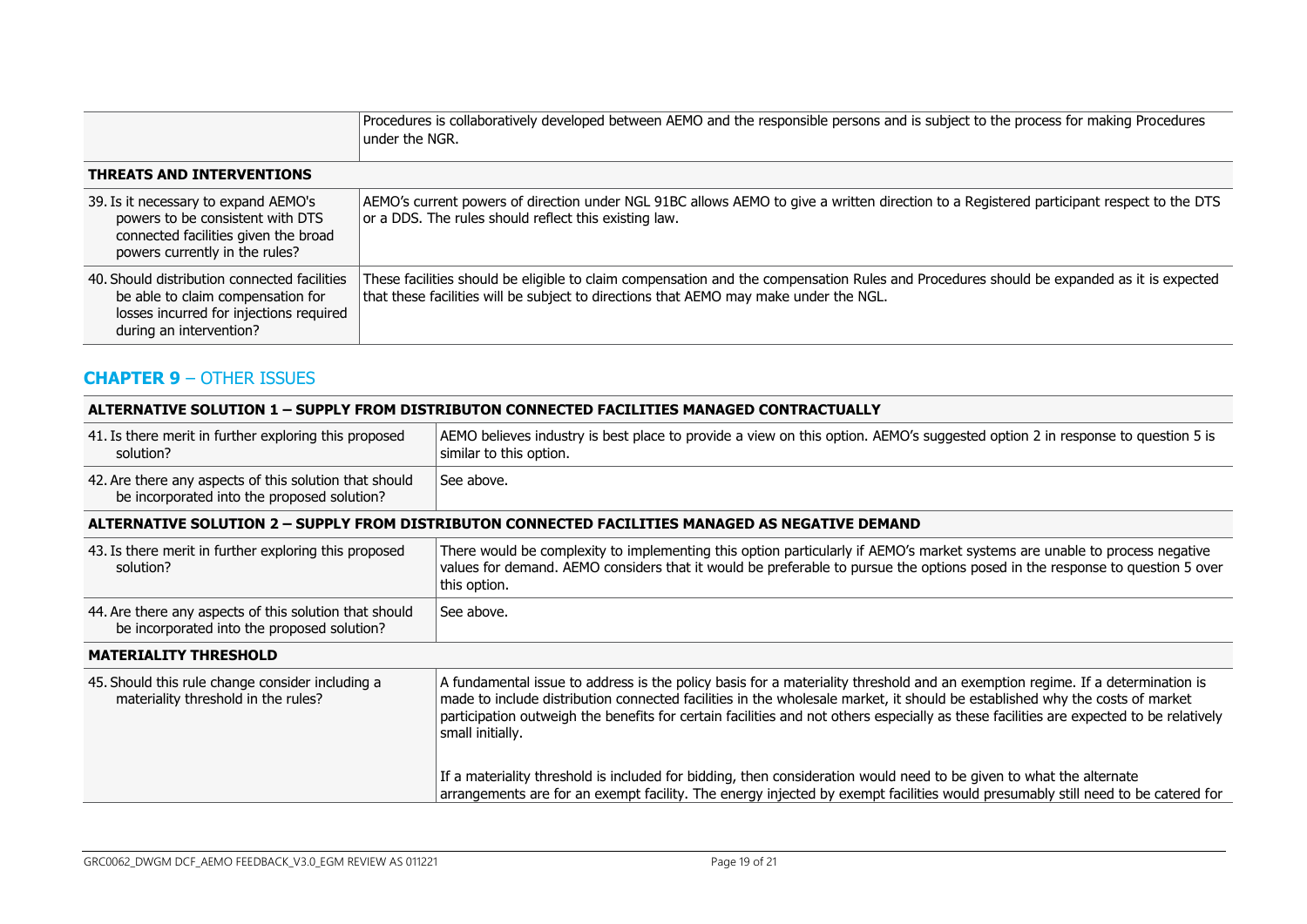|                                                                                                                                                                         | in settlement (either automatically settled at a market price or removed from the market) and so systems and information<br>exchange would likely still be required for exempt facilities.                                                                                                                                                                                                                                                                                                                                                                   |  |
|-------------------------------------------------------------------------------------------------------------------------------------------------------------------------|--------------------------------------------------------------------------------------------------------------------------------------------------------------------------------------------------------------------------------------------------------------------------------------------------------------------------------------------------------------------------------------------------------------------------------------------------------------------------------------------------------------------------------------------------------------|--|
|                                                                                                                                                                         | It may also be challenging to determine an appropriate materiality threshold. Individually, a facility below the threshold may<br>not have a material impact on the market and system but in aggregate a large number of exempt facilities may affect both<br>market outcomes and system security, potentially undermining the basis for their exemption. A further concern is whether an<br>exemption regime could create a regulatory loophole where facility nameplates are set to be are below the regulated threshold<br>to avoid market participation. |  |
| 46. Should a reduced set of bidding requirements be<br>applied to distribution connected facilities that do<br>not meet the current bid size of 1 GJ?                   | AEMO is interested in industry's views on whether facilities that have a nameplate of have less than 1 GJ/hour are likely to<br>eventuate in the near-term. Given the very small size of such a facility, it may be practical that such a facility does not bid and<br>another mechanism is used to settle or account for any injected quantities.                                                                                                                                                                                                           |  |
| 47. Do the rules provide a barrier to bidding quantities<br>of gas smaller than 1 GJ?                                                                                   | See response to question 48.                                                                                                                                                                                                                                                                                                                                                                                                                                                                                                                                 |  |
| 48. What are the impacts and costs associated with<br>updating the bidding system to accommodate<br>decimal GJ bids?                                                    | At present AEMO's bidding systems to not facilitate bids below 1 GJ and AEMO has not assessed the impact of a change to<br>facilitate bids below 1 GJ or fractional bids. As part of this rule change process, it would be useful to understand from industry<br>how likely it is that this type of functionality would be required in the near term or whether facilities of this size should bid at<br>all.                                                                                                                                                |  |
| <b>SCHEDULING INTERVALS</b>                                                                                                                                             |                                                                                                                                                                                                                                                                                                                                                                                                                                                                                                                                                              |  |
| 49. Should this rule change consider changing the<br>current scheduling intervals or is this an issue that<br>should be addressed in a separate rule change<br>process? | In AEMO's view this is an issue that could be considered in the future (potentially as a part of the next phase of the hydrogen<br>framework review) as it is probably more appropriate to consider this option as a part of holistic review of the DWGM's market<br>design.                                                                                                                                                                                                                                                                                 |  |
| <b>EXPECTED COSTS, BENEFITS, AND IMPACTS OF THE PROPOSAL</b>                                                                                                            |                                                                                                                                                                                                                                                                                                                                                                                                                                                                                                                                                              |  |
| 50. What are the expected costs associated with the<br>proposed changes for:                                                                                            | It is difficult for AEMO to provide an assessment of cost until the options are further defined and preferred options have been<br>identified. Areas that are likely to drive cost include:                                                                                                                                                                                                                                                                                                                                                                  |  |
| a. existing market participants?                                                                                                                                        | Any bespoke changes required to wholesale and retail settlement systems.<br>$\bullet$                                                                                                                                                                                                                                                                                                                                                                                                                                                                        |  |
| new market participants that would fit<br>b.<br>into the distribution connected facility<br>category?                                                                   | Additional data exchanges between AEMO, participants and facility operators.<br>Changes to scheduling and demand forecast systems.                                                                                                                                                                                                                                                                                                                                                                                                                           |  |
| c. AEMO?                                                                                                                                                                |                                                                                                                                                                                                                                                                                                                                                                                                                                                                                                                                                              |  |
| 51. How would these costs be recovered under the<br>existing regulatory framework?                                                                                      | Under the current framework, any additional costs for AEMO from implementing this rule change would need to be recovered<br>through market fees.                                                                                                                                                                                                                                                                                                                                                                                                             |  |